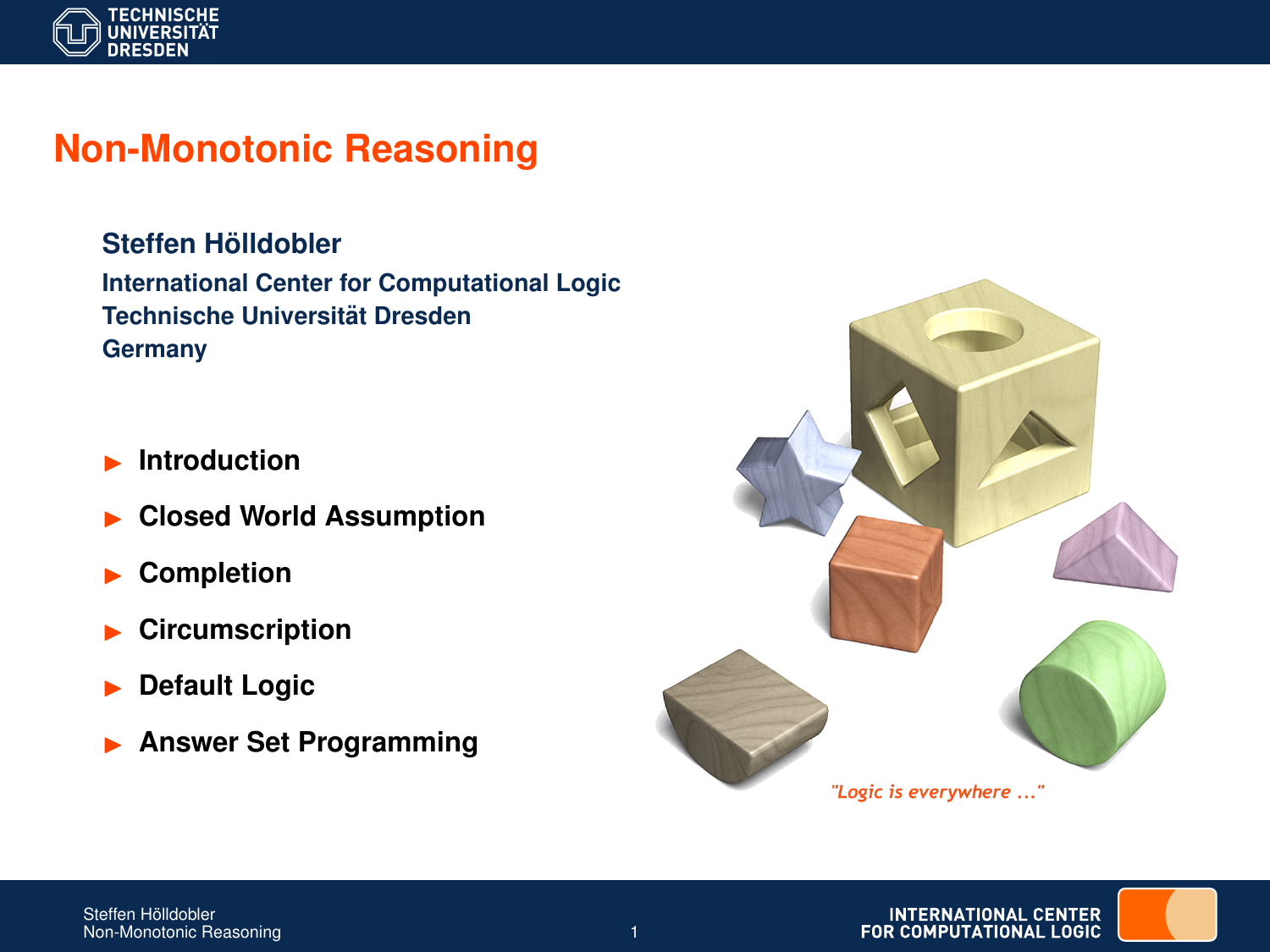

#### **Introduction – The Missionaries and Cannibals Puzzle**

- I **Puzzle Three missionaries and three cannibals come to a river. A rowboat that seats two is available. If the cannibals ever outnumber the missionaries on either bank of the river, the missionaries will be eaten. How shall the missionaries and the cannibals cross the river?**
- **EXECUTE:** Representation *MCB* where
	- . *M* **denotes the number of missionaries on the left bank of the river**
	- $\triangleright$  C denotes the number of cannibals on the left bank of the river
	- . *B* **denotes the number of rowboats on the left bank of the river**
- **E** Solution

(**331**, **220**, **321**, **300**, **311**, **110**, **221**, **020**, **031**, **010**, **021**, **000**)

**Can it be derived as a logical consequence of a first order formalization?**

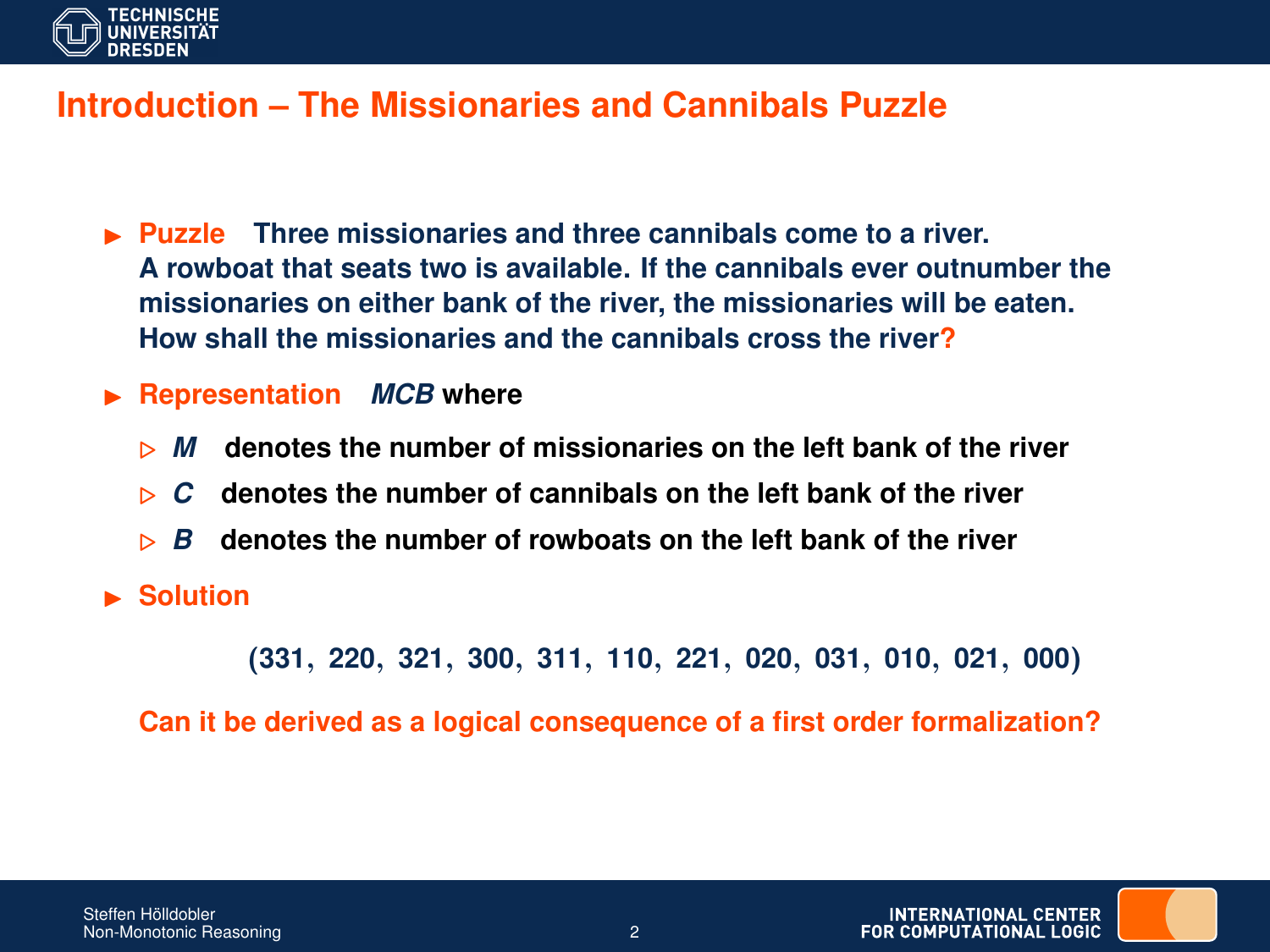

#### **Problems**

- **Inless it can be deduced that an object is present, we conjecture that it is not present**
- **Inless there is something wrong with the boat or something else prevents the boat from using it, it can be used to cross the river**

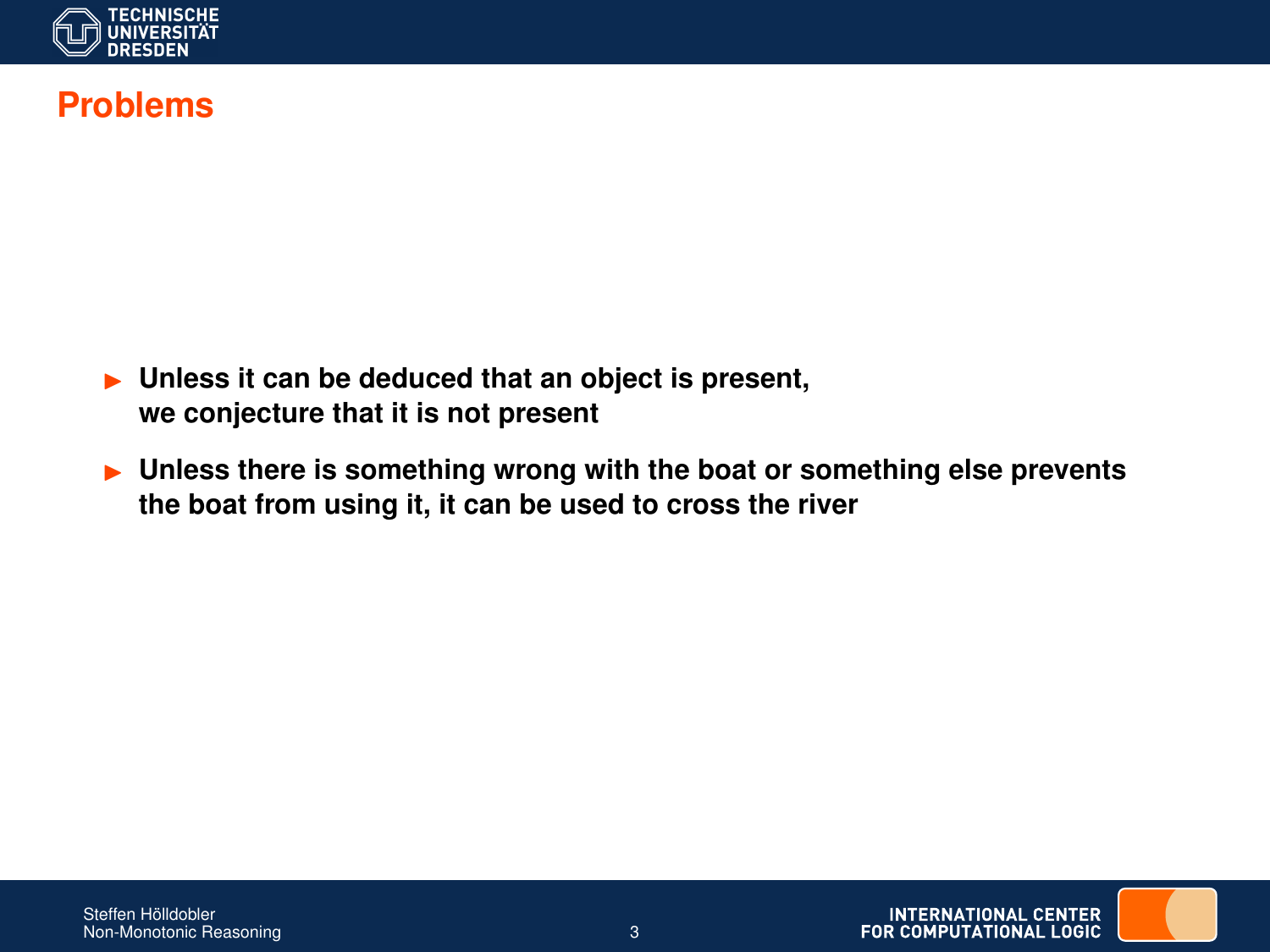

# **Non-Monotonic Logics**

A logic 
$$
\langle A, \mathcal{L}, \models \rangle
$$
 is said to be non-monotonic iff there exist  $\mathcal{K}, \mathcal{K}'$  and G such that

$$
\mathcal{K} \models G \text{ and } \mathcal{K} \cup \mathcal{K}' \not\models G
$$

where  $K$  and  $K'$  are sets of formulas in  $L$  and  $G$  is a formula in  $L$ 

**Propositional and first order logic are monotonic**  $\rightarrow$  **Exercise** 

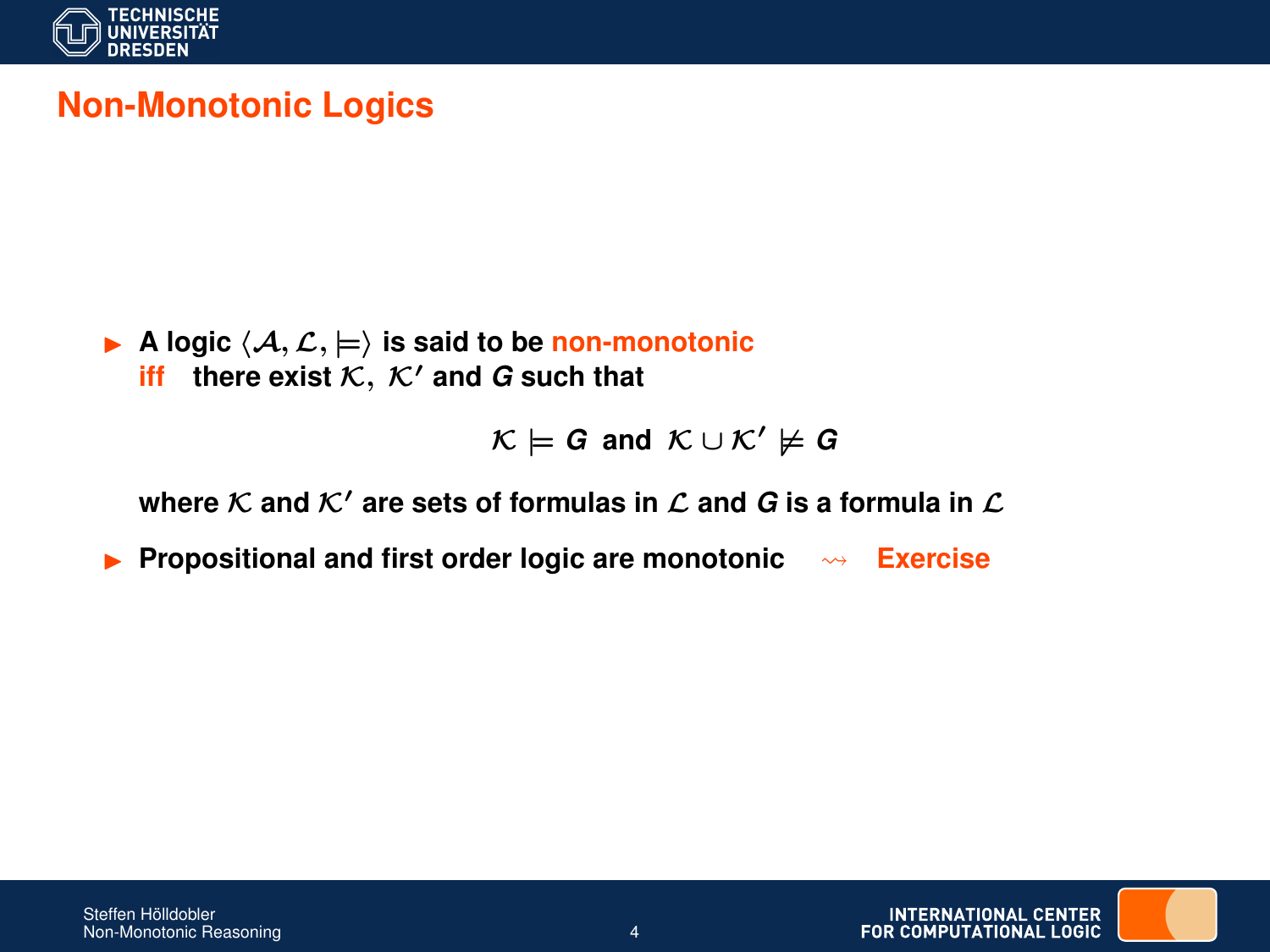

## **Closed World Assumption**

#### ▶ Open world assumption (OWS)

**the only answers given to a query are those that can be obtained from proofs of the query, given the knowledge base**

► Closed world assumption (CWS)

**certain additional answers are admitted as a result of a failure to prove a result**

**Example** 

 $\mathcal{K}$  = {*lectures*(*steffen*, *cl1*), *lectures*(*steffen*, *cl5*), *lectures*(*michael*, *cl2*), *lectures*(*michael*, *cl5*), *lectures*(*heiko*, *cl4*), *lectures*(*horst*, *cl3*)}

| auerv                                                  | OWS   CWS |     |
|--------------------------------------------------------|-----------|-----|
| $\mathcal{K} \models (\exists X)$ lectures(steffen, X) | ves       | ves |
| $\mathcal{K} \models \neg$ lectures (michael, cl6)     | no        | ves |

**INTERNATIONAL CENTER** FOR COMPUTATIONAL LOGIC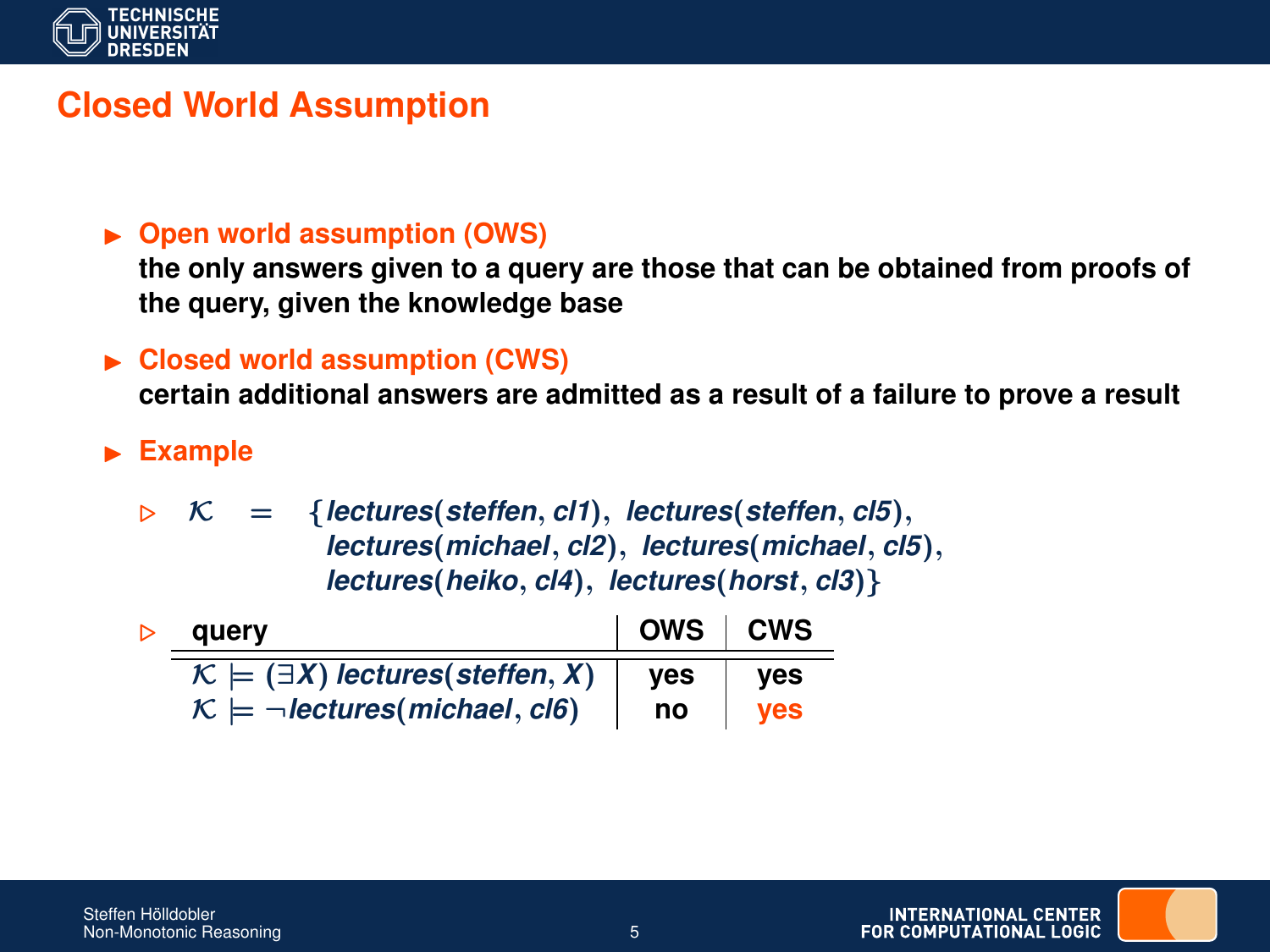

# **The Formal Theory**

- **Let**  $\langle A, \mathcal{L}, \models \rangle$  be a first order logic
- **►** Let  $K \subseteq L$  be a satisfiable set of formulas
- $\triangleright$   $C(K) = \{G \mid K \models G\}$  is the theory or closure of K
- ► Let  $\mathcal{K}_{\text{CWA}} = \{\neg A \mid A \text{ is a ground atom in } \mathcal{L} \text{ and } \mathcal{K} \not\models A\}$
- $\triangleright$  C<sub>CWA</sub>(K) = C(K ∪ K<sub>CWA</sub>) is the theory of K under the closed world assumption

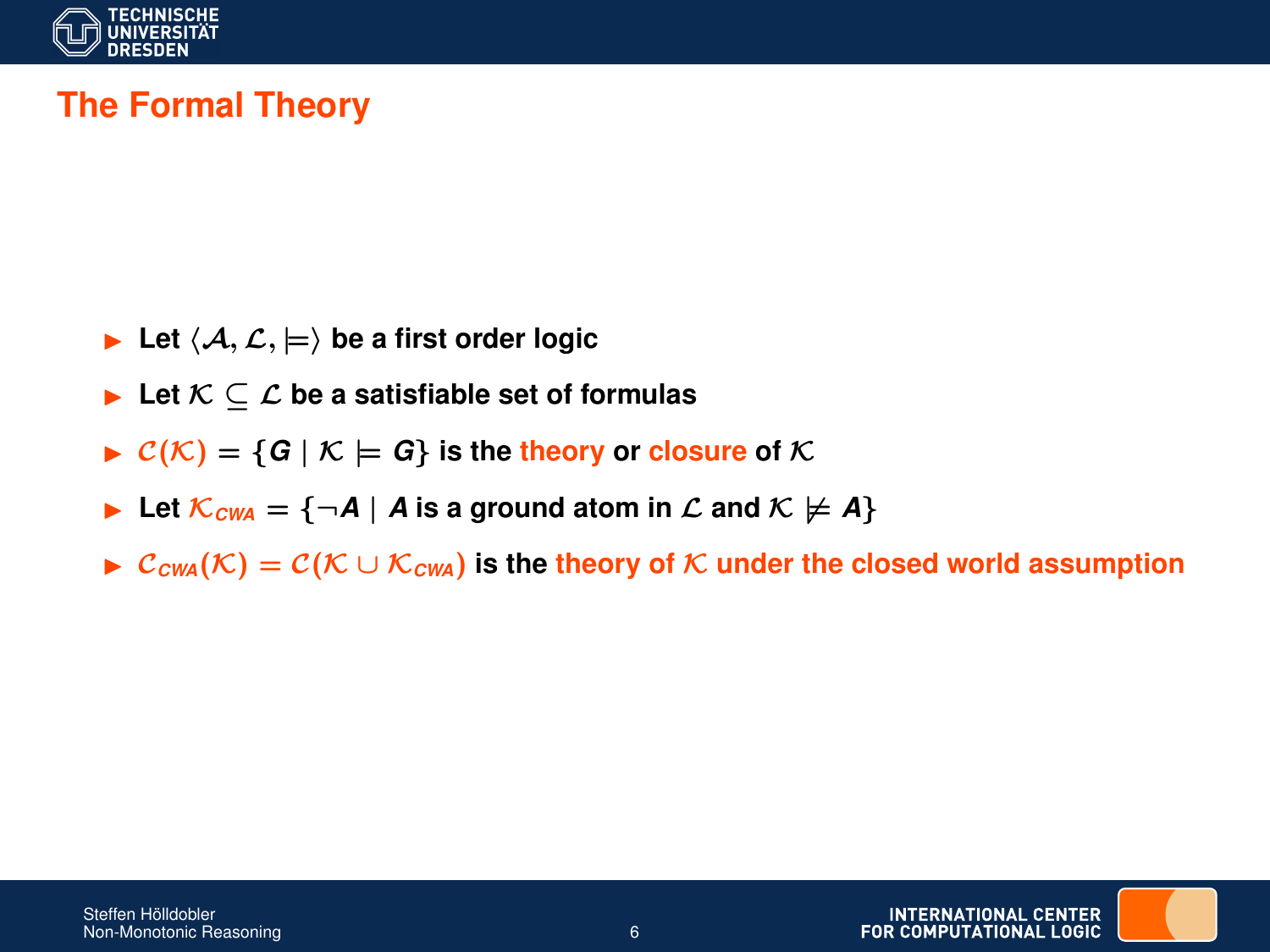

# **Satisfiability**

- $\blacktriangleright$  **Is**  $C_{\text{CWA}}(\mathcal{K})$  satisfiable?
- Consider  $K = \{leakyValue \vee puncturedTuple\}$ 
	- $\triangleright$  K  $\models$  *leakyValve*
	- $\triangleright$  K  $\not\vDash$  *puncturedTube*
	- . {¬*leakyValve*, ¬*puncturedTube*} ⊆ K*CWA*
	- . K ∪ K*CWA* ⊇ {*leakyValve* ∨ *puncturedTube*, ¬*leakyValve*, ¬*puncturedTube*}
	- . K ∪ K*CWA* **is unsatisfiable!**
- **Figure** Theorem Let  $K$  be a satisfiable set of formulas in Skolem normal form.  $\mathcal{C}_{\mathsf{CWA}(\mathcal{K})}$  is satisfiable  $\;\;$  iff  $\;\;$   $\mathcal K$  admits a least Herbrand model

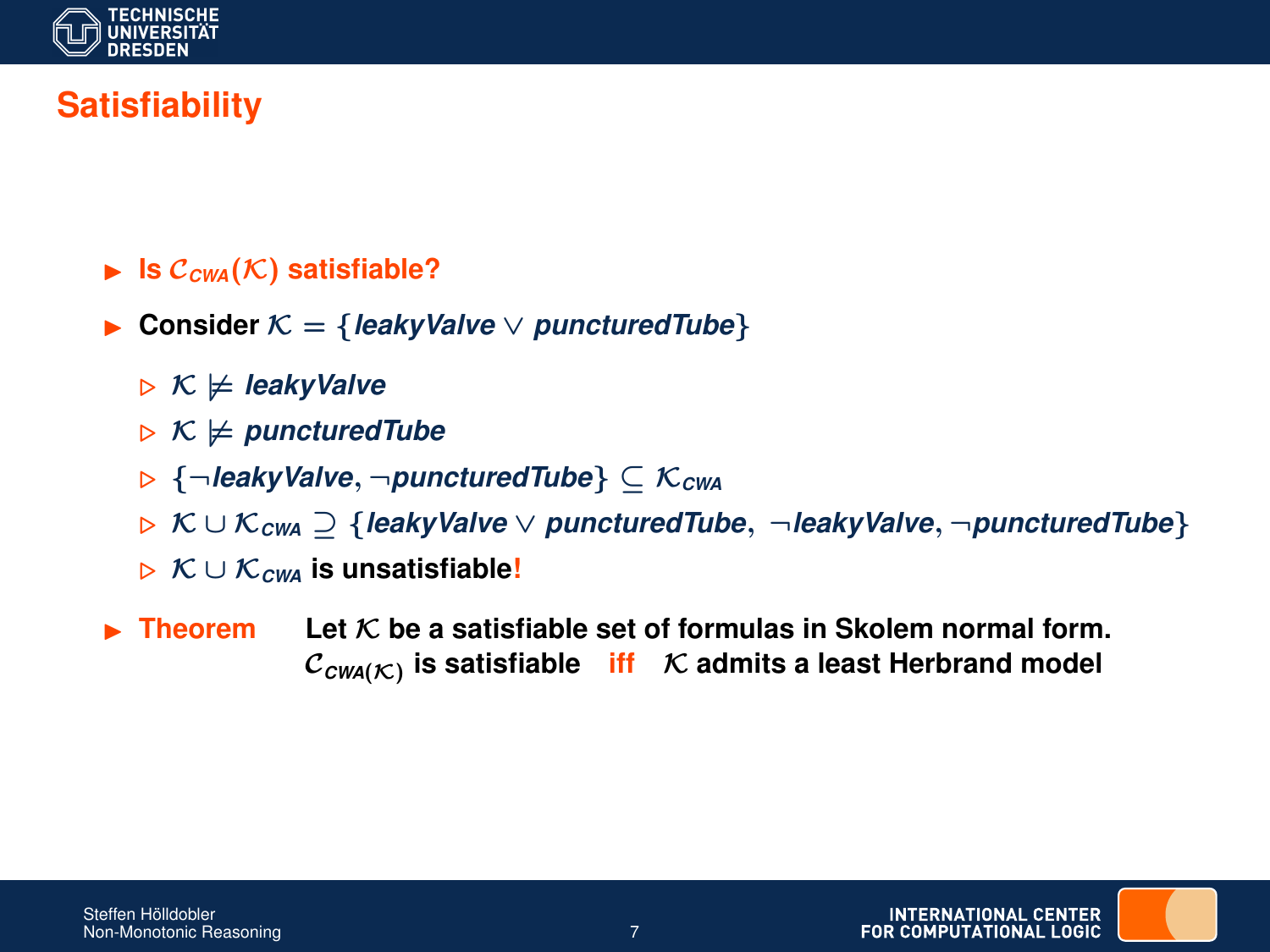

### **Models and the Closed World Assumption**

- **ILet**  $M = (\mathcal{D}, \cdot^I)$  and  $M' = (\mathcal{D}', \cdot^{I'})$  be two models of  $\mathcal{K}$
- **Let**  $\mathcal{R}$  be the set of relation symbols in  $\mathcal{L}$  and  $\mathcal{P} \subseteq \mathcal{R}$
- $\blacktriangleright$  *M* is a submodel of *M'* wrt  $\mathcal{P}$  (*M*  $\preceq_{\mathcal{P}}$  *M'*) iff  $\mathcal{D}=\mathcal{D}'$  and  $\cdot^I,\cdot^{I'}$  are identical except that for all  $\pmb{q}\in\mathcal{P}$  we find  $\pmb{q}^I\subseteq\pmb{q}^{I'}$

. **(***q I* **is often called the extension of** *q* **under** *I***)**

- If  $P = R$  then we write  $M \preceq M'$  instead of  $M \preceq_{P} M'$
- $\blacktriangleright$  **A** model *M* of *K* is minimal **iff** for all models *M'* of *K* we find that  $M' \leq M$  implies  $M = M'$
- **▶**  $M \prec M'$  iff  $M \preceq M'$  and  $M \neq M'$
- $\blacktriangleright$  **A** model *M* of *K* is the least model of *K* **iff** for all models *M'* of *K* we find  $M \neq M'$  implies  $M \prec M'$
- **Fig. 2** The closed world assumption eliminates non-least models!

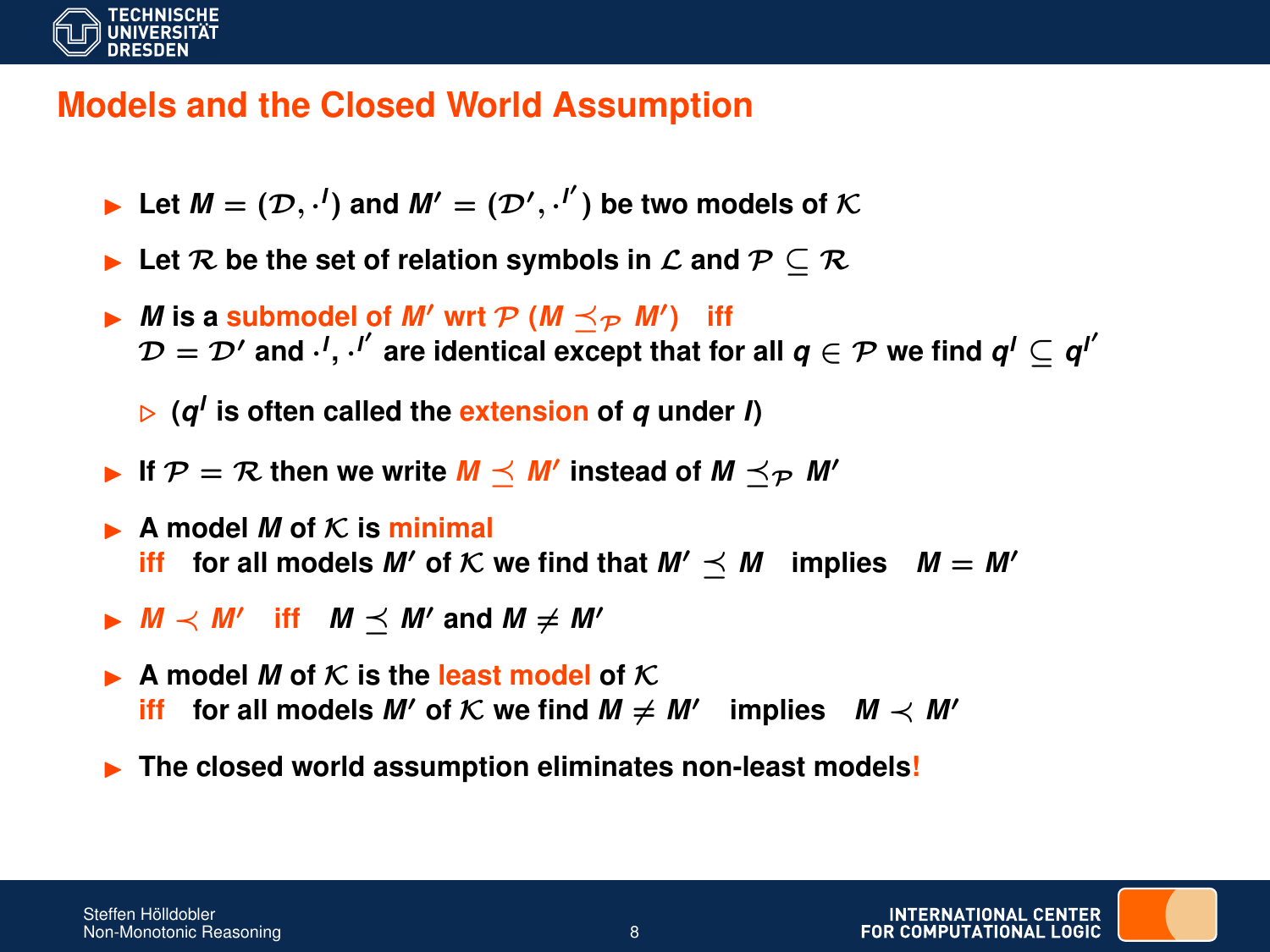

#### **Remarks**

- $\triangleright$   $\kappa \not\models A$  cannot be decided in first-order logic!
- **Figure 1** There are several extensions of the closed world assumption

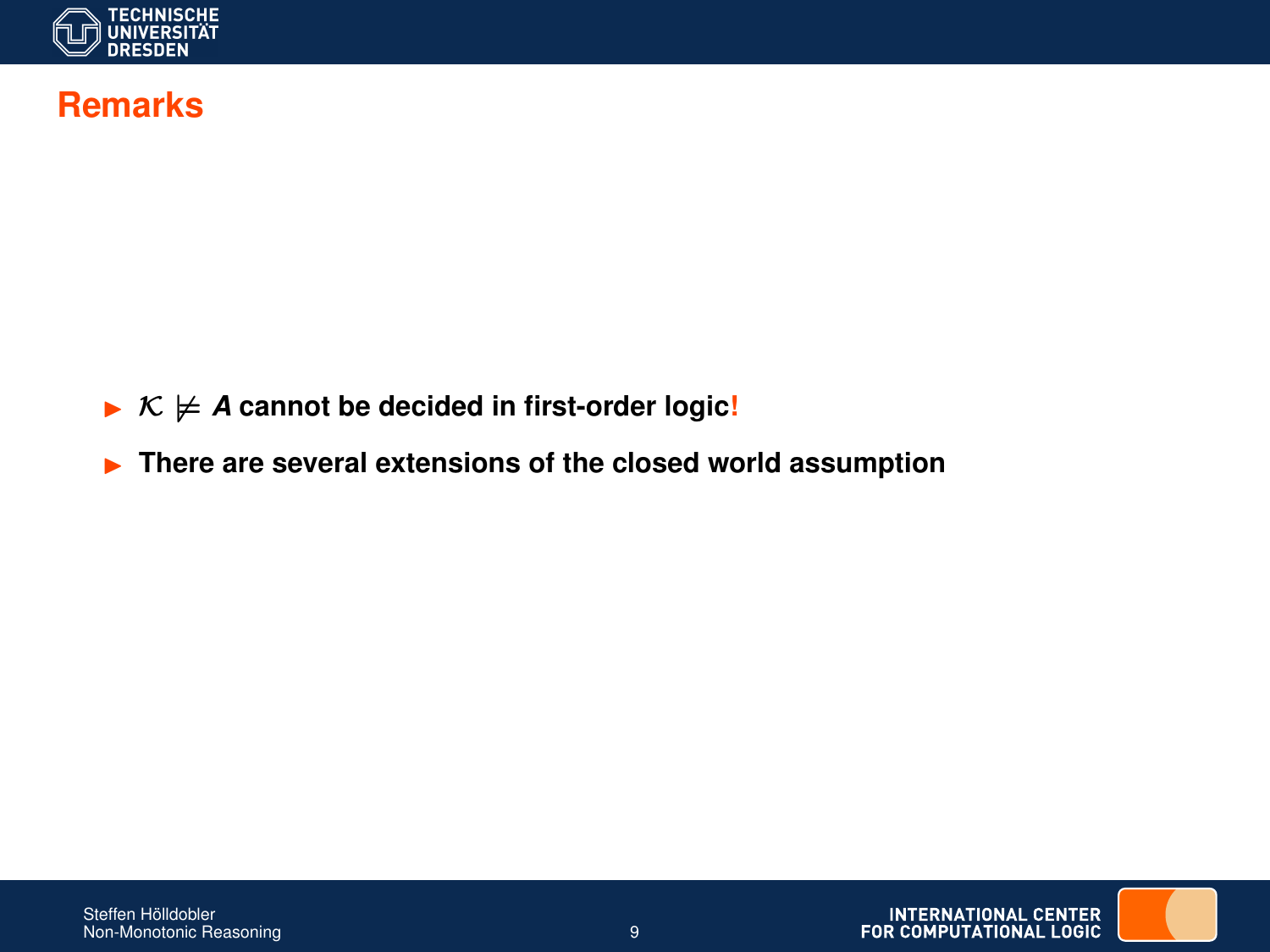

# **Completion**

- ► Can we add more complex formulas than negative ground atoms **to a knowledge base?**
- $\blacktriangleright$  Let  $\mathcal{F} = \{ \text{tweedy}, \text{John} \}$  and  $\mathcal{R} = \{ \text{penguin} \}$
- $\blacktriangleright$  Let  $\mathcal{K} = \{penguin(tweedy)\}$
- $\blacktriangleright$  **Models for** K.
	- $M_1 = \{$  penguin(*tweedy*) }
	- $M_2 = \{p$ enguin(*tweedy*), *penguin*(*john*)}
- $\blacktriangleright$  *M*<sub>1</sub>  $\prec$  *M*<sub>2</sub>
- ► How can the least model be computed?
- Another example  $K = \{penguin(tweedy), penguin(john)\}$
- **►** And another one  $K = \{(\forall X) (\neg fly(X) \rightarrow fly(X))\}$

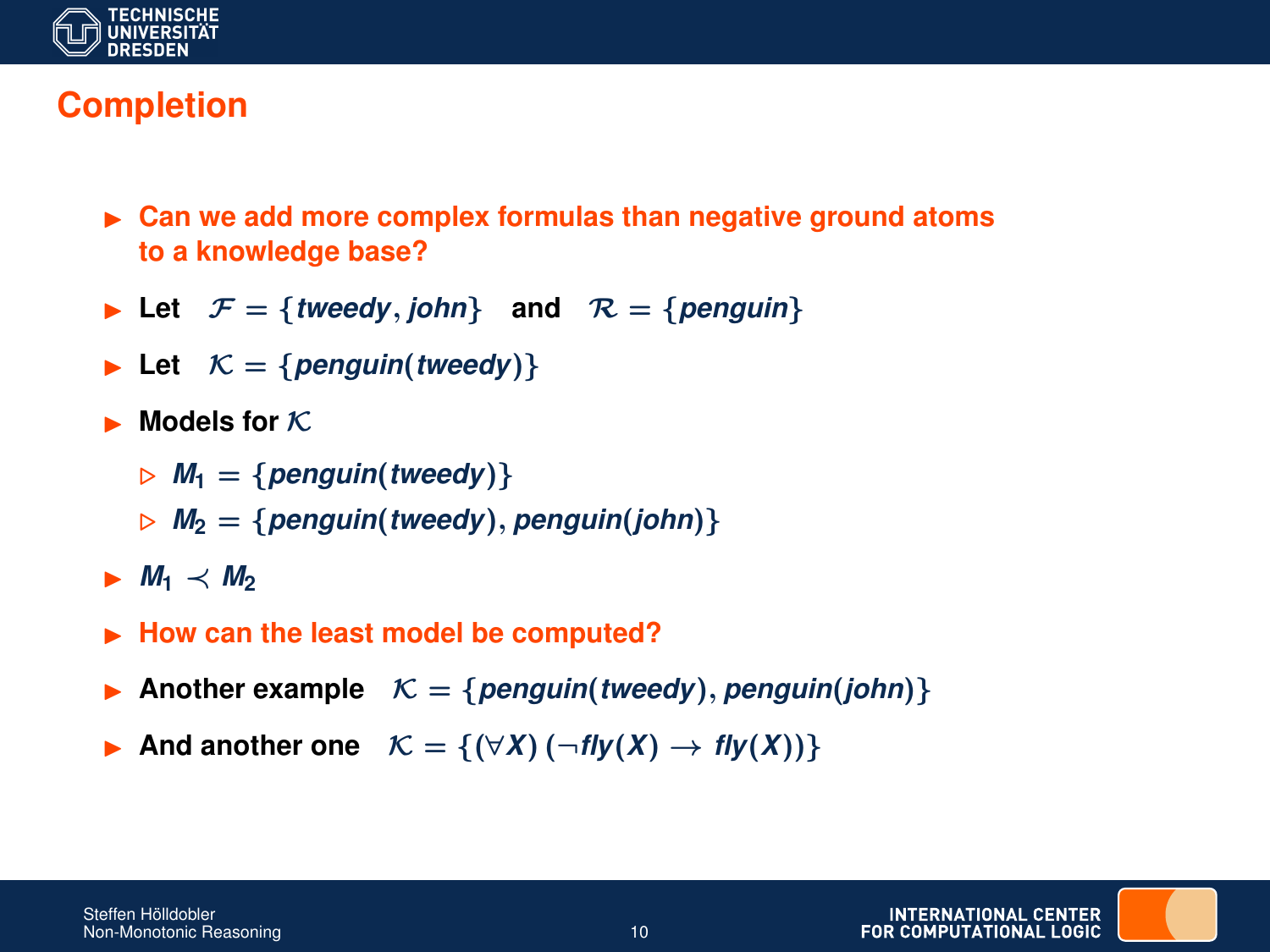

# **Solitary Clauses**

 $\triangleright$  An occurrence of an *n*-ary predicate symbol p in a clause C is said to be

 $\triangleright$  positive  $\;$  iff  $\;$  we find terms  $t_i, 1 \leq i \leq n,$  such that  $p(t_1, \ldots, t_n) \in C$ 

 $\triangleright$  negative  $\mathsf{iff}$  we find terms  $t_i, 1 \leq i \leq n$ , such that  $\neg p(t_1, \ldots, t_n) \in \mathcal{C}$ 

 $\triangleright$  A set K of clauses is said to be **solitary** wrt *p* **iff** for each clause  $C \in \mathcal{K}$  we find that if C contains a positive occurrence of p **then** *C* **does not contain another occurrence of** *p*

**F** The clause

[¬*fly*(*tweedy*), ¬*fly*(*john*), *penguin*(*tweedy*), ¬*penguin*(*john*)]

- . **is solitary in** *fly* **and**
- . **not solitary in** *penguin*

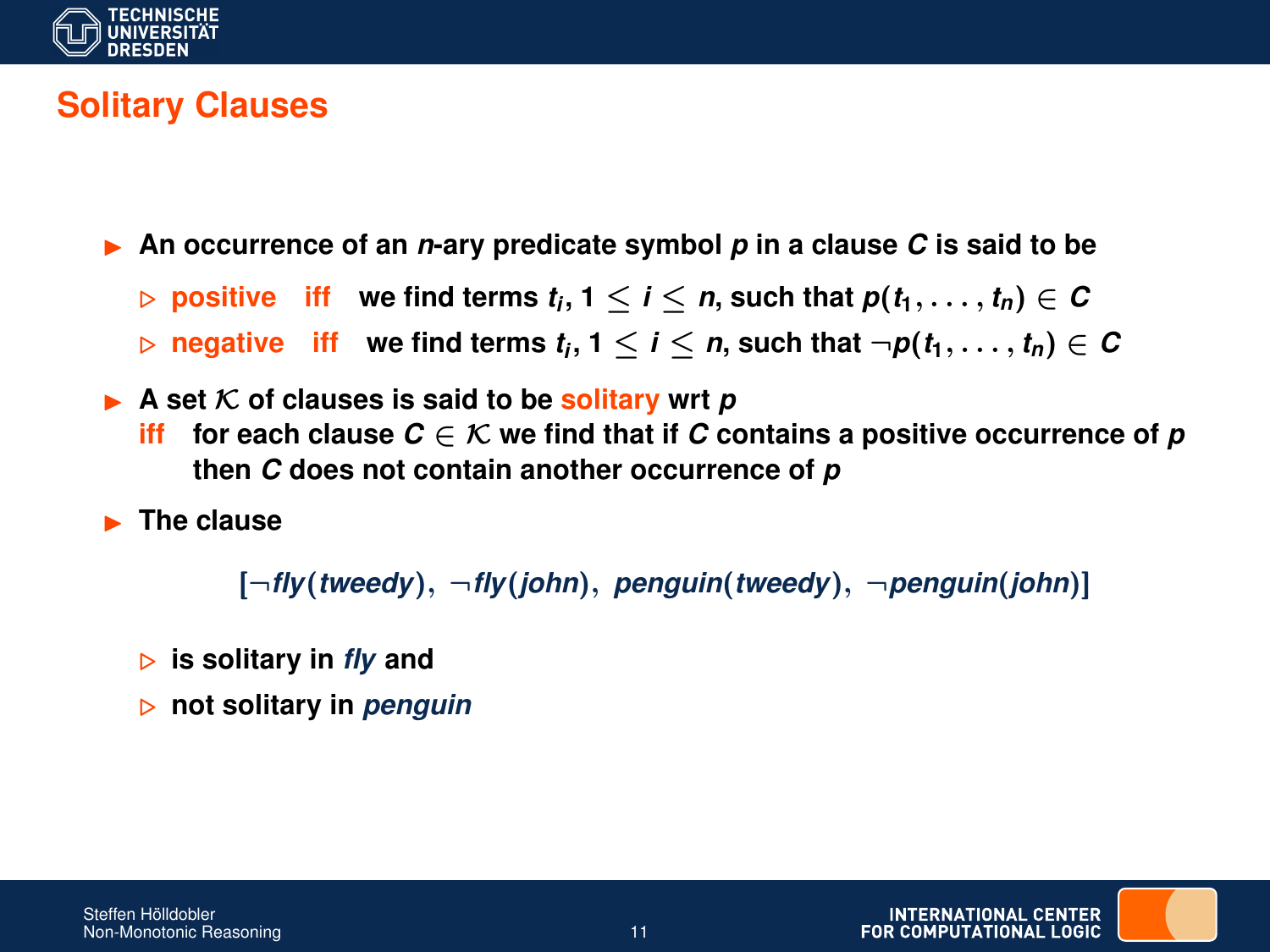

# **The Completion Algorithm**

Input **A** set  $K$  of clauses and a predicate symbol  $p$ 

Output The completion formula  $C_{\mathcal{K},p}$  of  $\mathcal{K}$  with respect to  $p$ 

1 **Replace each clause**  $[L_1, \ldots, L_n, p(t_1, \ldots, t_m)] \in \mathcal{K}$  by

$$
(\forall \overline{X})((\exists \overline{Y}) (X_1 \approx t_1 \land \ldots \land X_m \approx t_m \land \neg L_1 \land \ldots \land \neg L_n) \rightarrow p(\overline{X}))
$$

**where**

 $\overline{X} = X_1, \ldots, X_m$  is a sequence of 'new' variables

*Y* **is a sequence of those variables which occur in the clause and all occurrences of double negation are removed**

2 **Let**

$$
\{(\forall \overline{X}) (C_i \to p(\overline{X})) \mid 1 \leq i \leq k\}
$$

**be the set of all formulas where** *p* **occurs in the conclusion. Return the completion formula**

$$
C_{\mathcal{K},p}=(\forall \overline{X}) (C_1 \vee \ldots \vee C_k \leftarrow p(\overline{X}))
$$

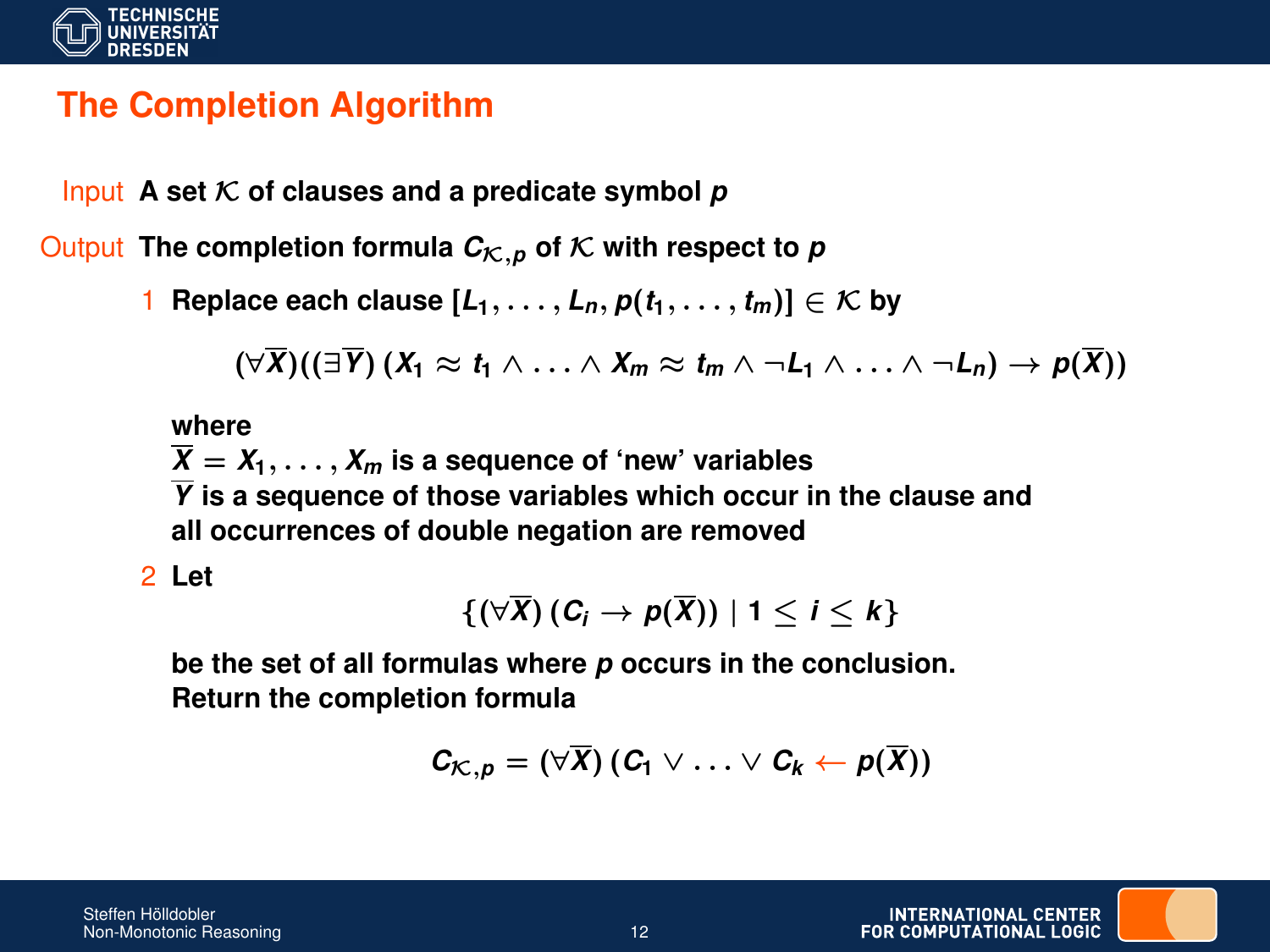

# **An Example**

► 
$$
K = \{ \neg penguin(Y) \lor bird(Y),
$$
  
\n $bird(tweedy),$   
\n $\neg penguin(john)$  }  
\n►  $K_1 = \{ (\forall X)((\exists Y) (X \approx Y \land penguin(Y)) \rightarrow bird(X)),$   
\n $(\forall X) (X \approx tweedy \rightarrow bird(X)),$   
\n $\neg penguin(john)$  }

I (∀*X*) ((∃*Y*) (*X* ≈ *Y* ∧ *penguin*(*Y*) ∨ *X* ≈ *tweedy*) → *bird*(*X*))

**►**  $C_{\mathcal{K}, \text{bird}}$  =  $(\forall X) ((\exists Y)(X \approx Y \land \text{penguin}(Y) \lor X \approx \text{tweedy}) \leftarrow \text{bird}(X))$ 



**INTERNATIONAL CENTER** FOR COMPUTATIONAL LOGIC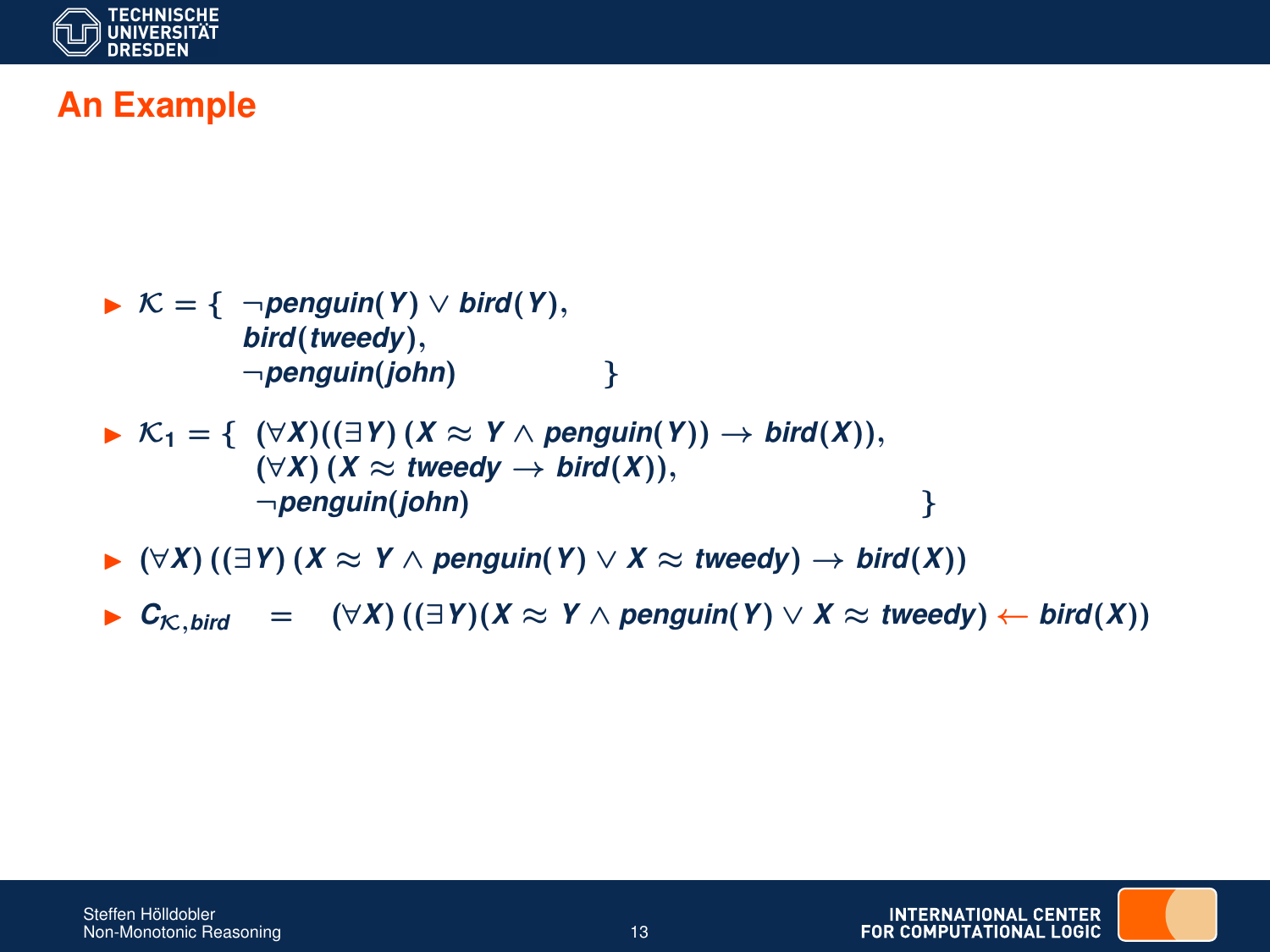

# **The Equational System** E*<sup>C</sup>*

#### ► Let

- $\mathcal{E}_C$  = { $(\forall \overline{X}, \overline{Y}) f(\overline{X}) \ncong g(\overline{Y}) | f, g \in \mathcal{F}$  and  $f \neq g$ }
	- $∪$  {(∀*X*) *t*[*X*]  $\approx$  *X* | *t*  $\neq$  *X*}
	- $\cup$  {(∀ $\overline{X}$ ,  $\overline{Y}$ ) ( $\bigvee_{i=1}^{n} X_i \ncong Y_i \rightarrow f(\overline{X}) \ncong f(\overline{Y})$ ) | *n*-ary  $f \in \mathcal{F}$ }
	- ∪ {(∀*X*) *X* ≈ *X*}
	- $\cup$  { $(\forall \overline{X}, \overline{Y}) (\wedge_{i=1}^{n} X_i \approx Y_i \rightarrow f(\overline{X}) \approx f(\overline{Y})) |$  *n*-ary  $f \in \mathcal{F}$ }
	- $\cup$  {∀  $(\bigwedge_{i=1}^{n} X_i \approx Y_i \wedge p(\overline{X}) \rightarrow p(\overline{Y}))$  | *n*-ary  $p \in \mathcal{R}$ }

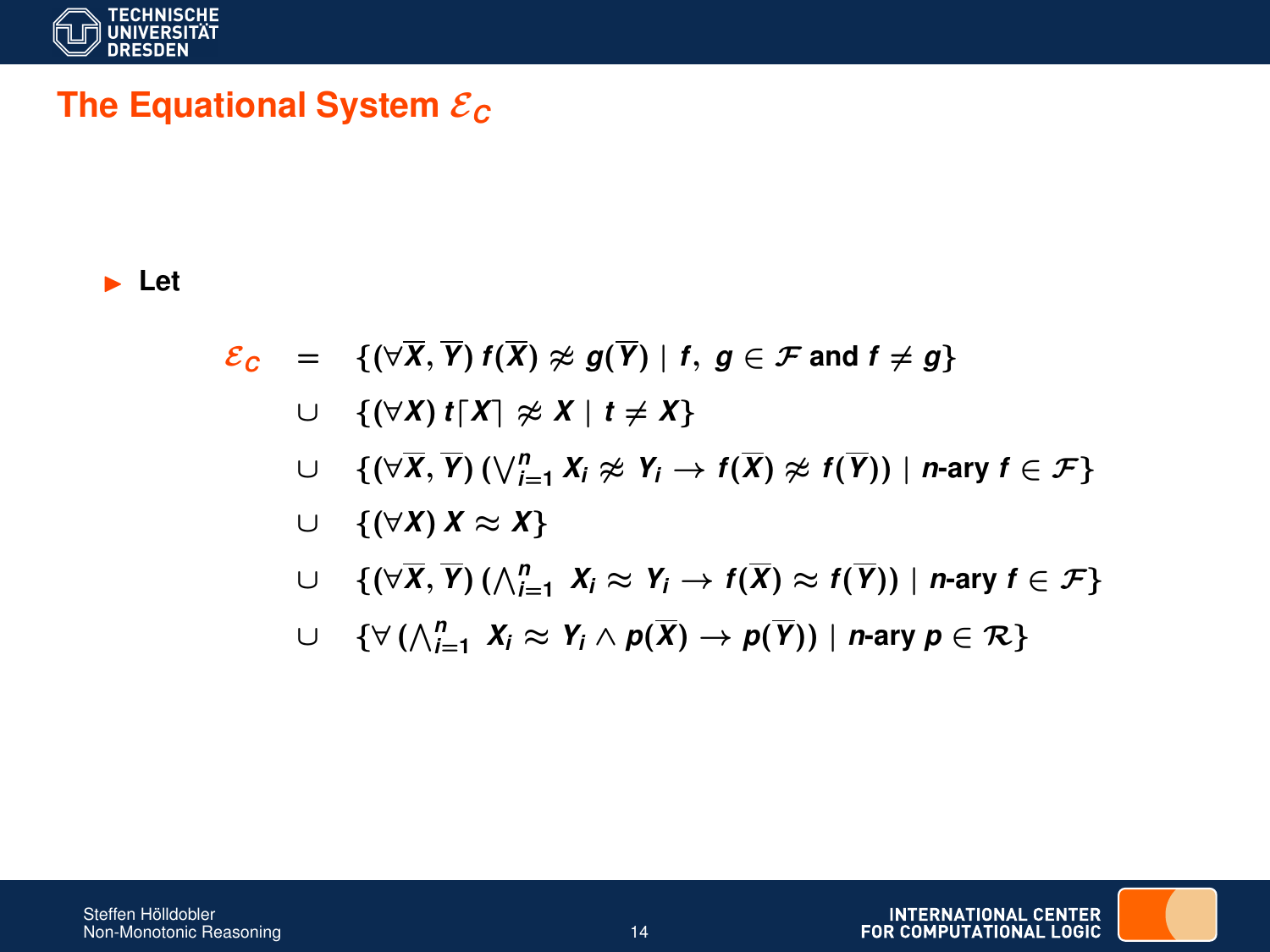

# **Predicate Completion**

- $\blacktriangleright$  Let K be a set of formulas which is solitary in p
- $\triangleright$  The predicate completion  $C_C(\mathcal{K}, p)$  of p is defined as

 $C_C(K, p) = \{G \mid K \cup \{C_{K, p}\} \cup \mathcal{E}_C \models G\}$ 

**Figurer Figurer Figurer III** Let K be a set of clauses which is solitary in p. If K is satisfiable, then so is  $C_C(\mathcal{K}, p)$ .

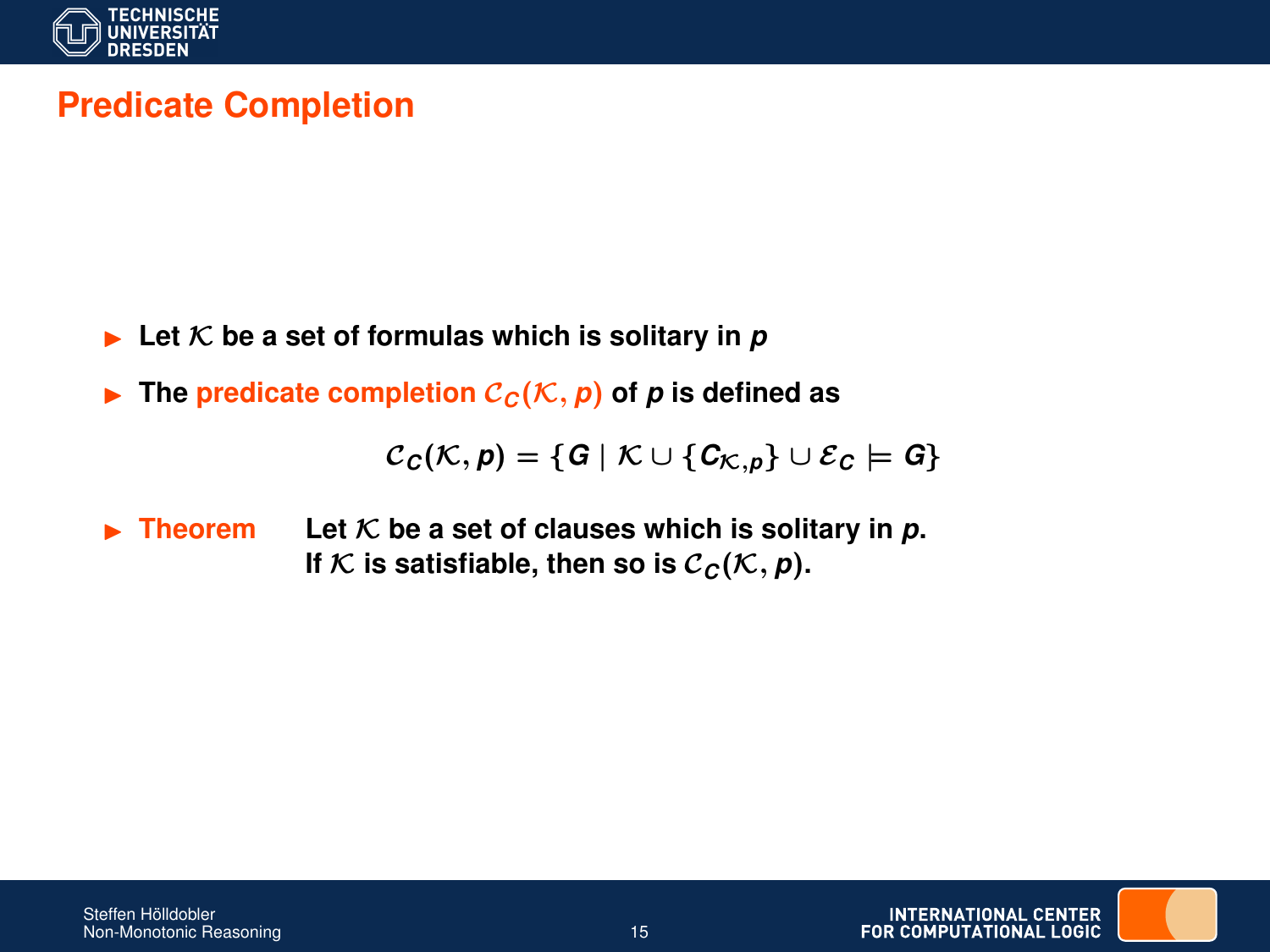

## **Parallel Completion and Logic Programming**

- $\triangleright$  K = {*bird*(*tweedy*),  $(\forall X)$  (¬*bird*(*X*)  $\lor$  *ab*(*X*)  $\lor$  *fly*(*X*))}
- **►** Normal program clauses  $p(\bar{t}) \leftarrow A_1 \wedge \ldots \wedge A_m \wedge \neg A_{m+1} \wedge \ldots \wedge \neg A_n$
- I **A normal logic program is a set of normal program clauses**
- $\triangleright$  p is defined in the logic program  $\mathcal K$ *iff* **K contains a clause with p occurring in its head**
- $\blacktriangleright$  Let  $\mathcal{R}_D$  be the set of defined predicate symbols
- **Fig. 1.1.** The completion  $C_C(\mathcal{K})$  of a normal logic program  $\mathcal{K}$ **with defined predicate symbols** R*<sup>D</sup>* **is defined as**

 $C<sub>c</sub>(K) =$ {*G* | K ∪ {*C*K,*<sup>p</sup>* | *p* ∈ R*D*} ∪ E*<sup>C</sup>* ∪ {(∀*X*) ¬*p*(*X*) | *p* ∈ R \ R*D*} |= *G*}



INTERNATIONAL CENTER **FOR COMPLITATIONAL LOGIC**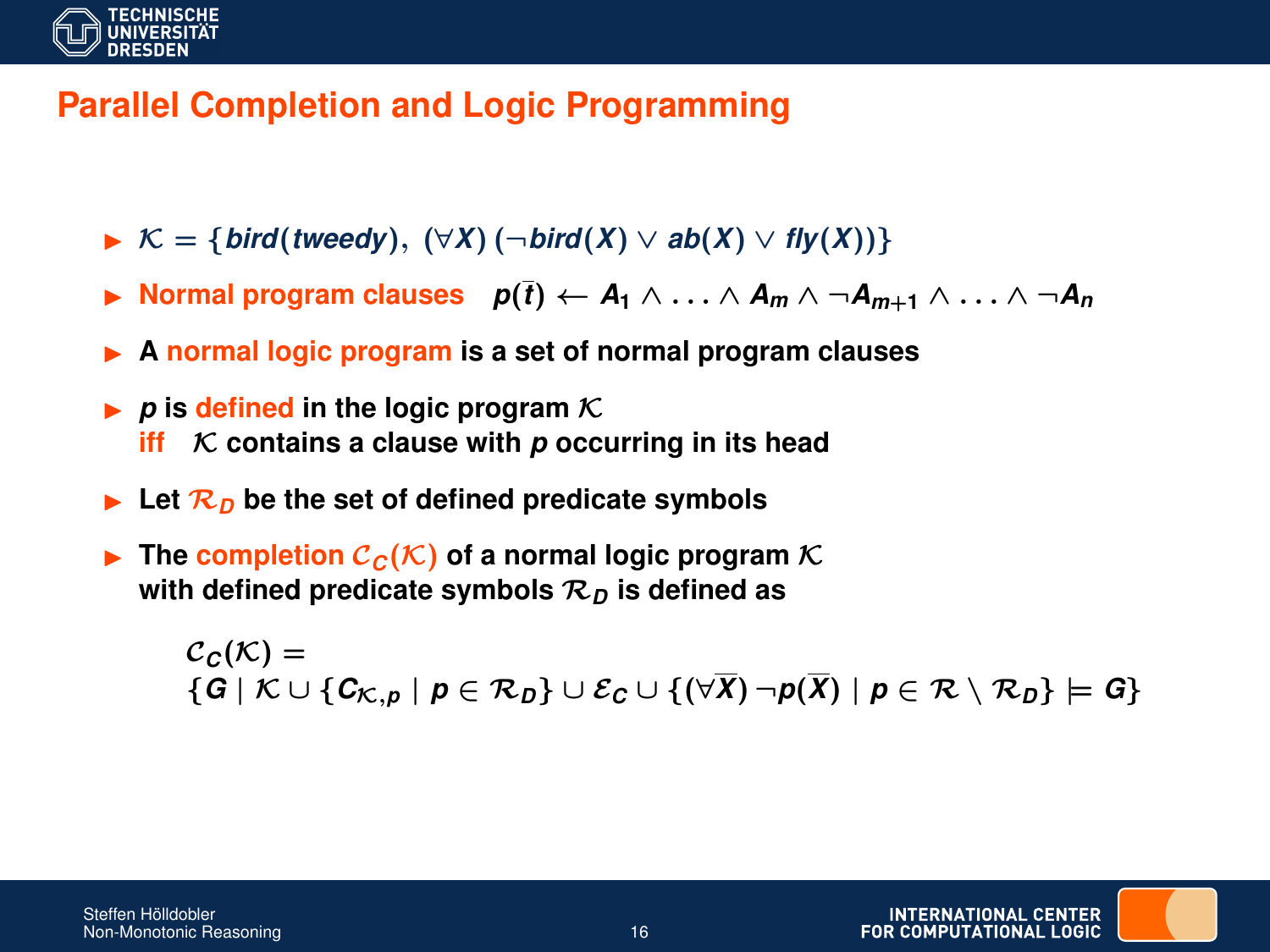

### **Stratified Logic Programs**

- **Consider**  $\mathcal{R}$ ,  $\mathcal{F}$  and  $\mathcal{V}$
- A level mapping is a total mapping *level* :  $\mathcal{R} \rightarrow \mathbb{N}$
- $level(p)$  is the **level** of  $p$
- A normal logic program  $K$  is stratified iff in each clause of the form

$$
p(\overline{t}) \leftarrow p_1(\overline{s_1}) \wedge \ldots \wedge p_m(\overline{s_m}) \wedge \neg p_{m+1}(\overline{s_{m+1}}) \wedge \ldots \wedge \neg p_n(\overline{s_n})
$$

**of** K we find *level*( $p$ )  $\geq$  *level*( $p$ <sub>*i*</sub>),  $1 \leq i \leq m$ , and *level*( $p$ )  $>$  *level*( $p$ <sub>*j*</sub>),  $m < j < n$ 

- $\blacktriangleright$  **Theorem** Let  $\mathcal K$  be a stratified normal logic program. Then  $\mathcal{C}_C(\mathcal{K})$  is satisfiable
- **Exercise** Find non-stratifiable programs  $K_1$  and  $K_2$  such that
	- $\triangleright$   $\mathcal{C}_C(\mathcal{K}_1)$  is satisfiable and
	- $\triangleright$   $\mathcal{C}_C(\mathcal{K}_2)$  is unsatisfiable

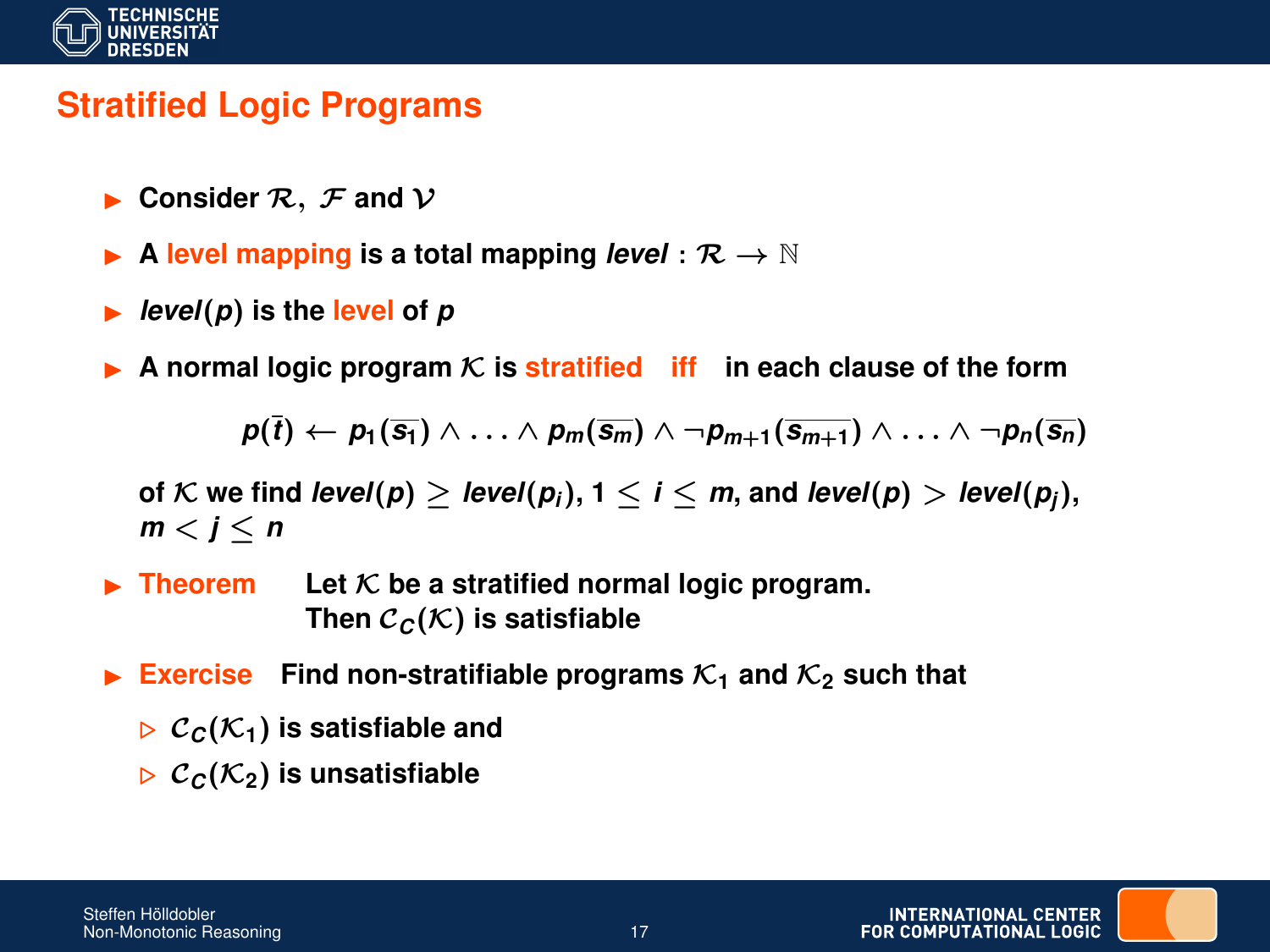

# **Negation as Failure**

- **I** We do not want to compute with the "only-if" parts and  $\mathcal{E}_C$ !
- $\blacktriangleright$  {¬*A* | ¬*A* ∈ C(K)}  $\neq$  {¬*A* | ¬*A* ∈ C<sub>C</sub>(K)}
- I **Replace** ¬ **by** ∼ **called negation as failure**
- $\triangleright$  K = {*bird*(*tweedy*), *fly*(*X*) ← *bird*(*X*) ∧ ∼ *ab*(*X*)}

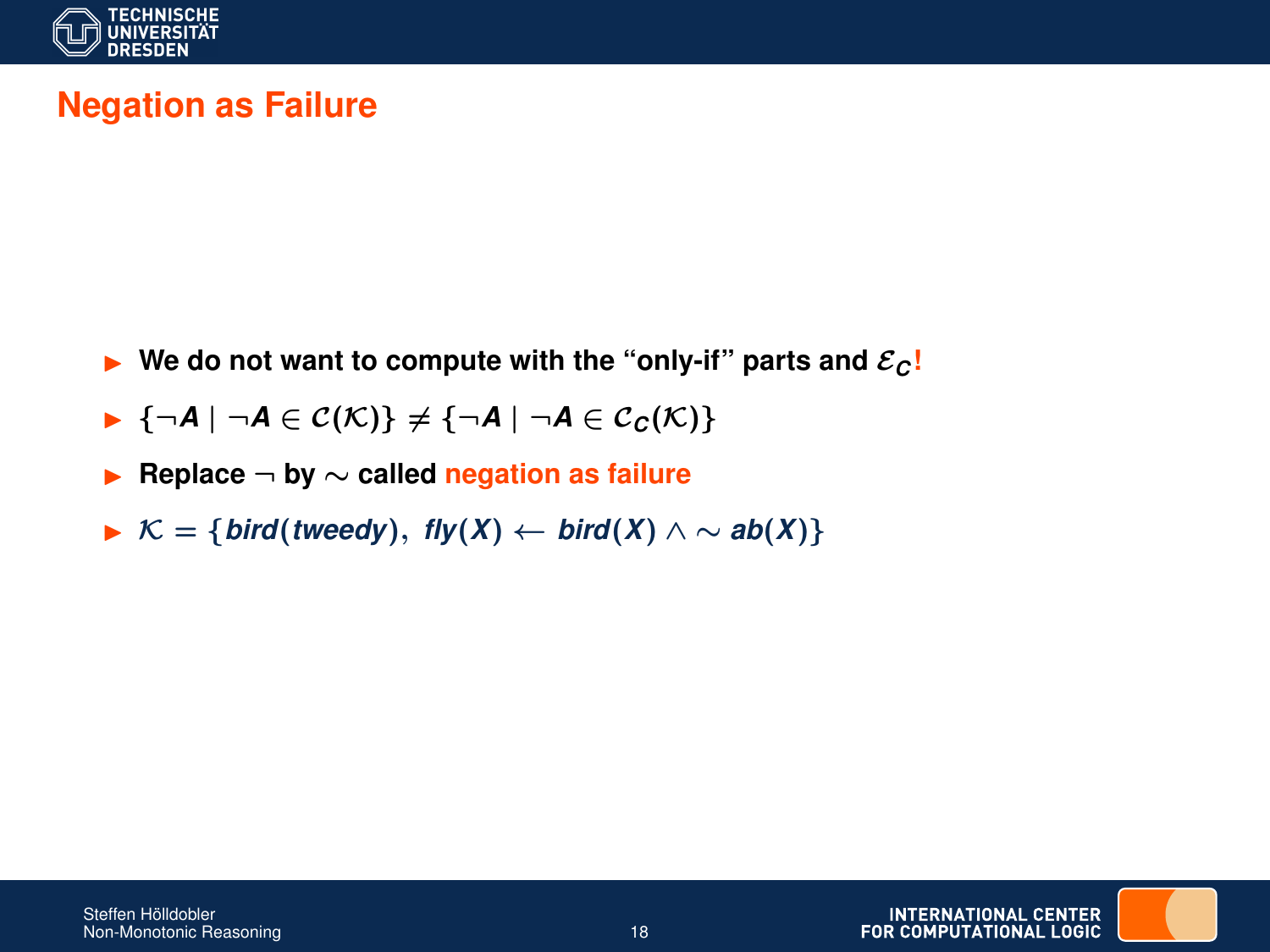

#### **Finitely Failed Search Trees**



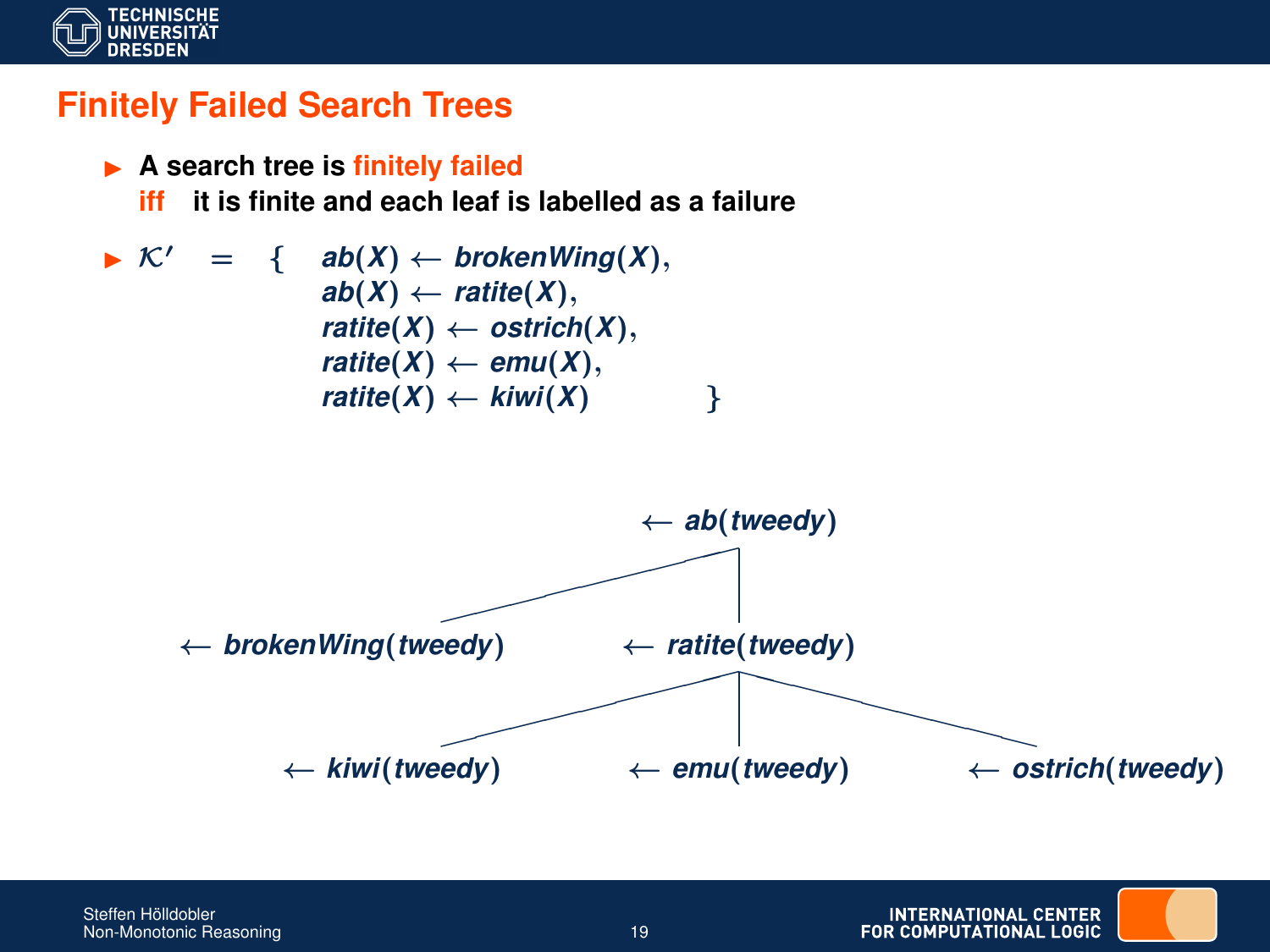

### **SLDNF-Resolution**

- $\triangleright$  Let G be a goal clause consisting of positive and negative literals, K a normal **logic program,** *L* **be the selected literal in** *G* **and** *A* **be a ground atom**
	- . **If** *L* **is positive, then each SLD-resolvent of** *G* **using** *L* **and some new variant of a clause in** K **is also an SLDNF-resolvent**
	- $\triangleright$  If *L* is a ground negative literal, i.e. *L* = ∼ *A*, and the query  $\leftarrow$  *A* finitely fails with respect to  $K$  and SLDNF-resolution, **then the SLDNF-resolvent of** *G* **is obtained from** *G* **by deleting** *L*
	- . **If** *L* **is a ground negative literal, i.e.** *L* = ∼ *A***, and the query** ←*A* **suceeds with respect to** K **and SLDNF-resolution, then the SLDNF-derivation of** *G* **fails**
	- $\triangleright$  If *L* is negative and non-ground, then without loss of generality we may **assume that each literal in** *G* **is negative and non-ground. In this case** *G* **is said to be blocked**
- $\blacktriangleright$  **Theorem** Let K be a normal logic program. **SLDNF-resolution is sound with respect to the completion of**  $K$

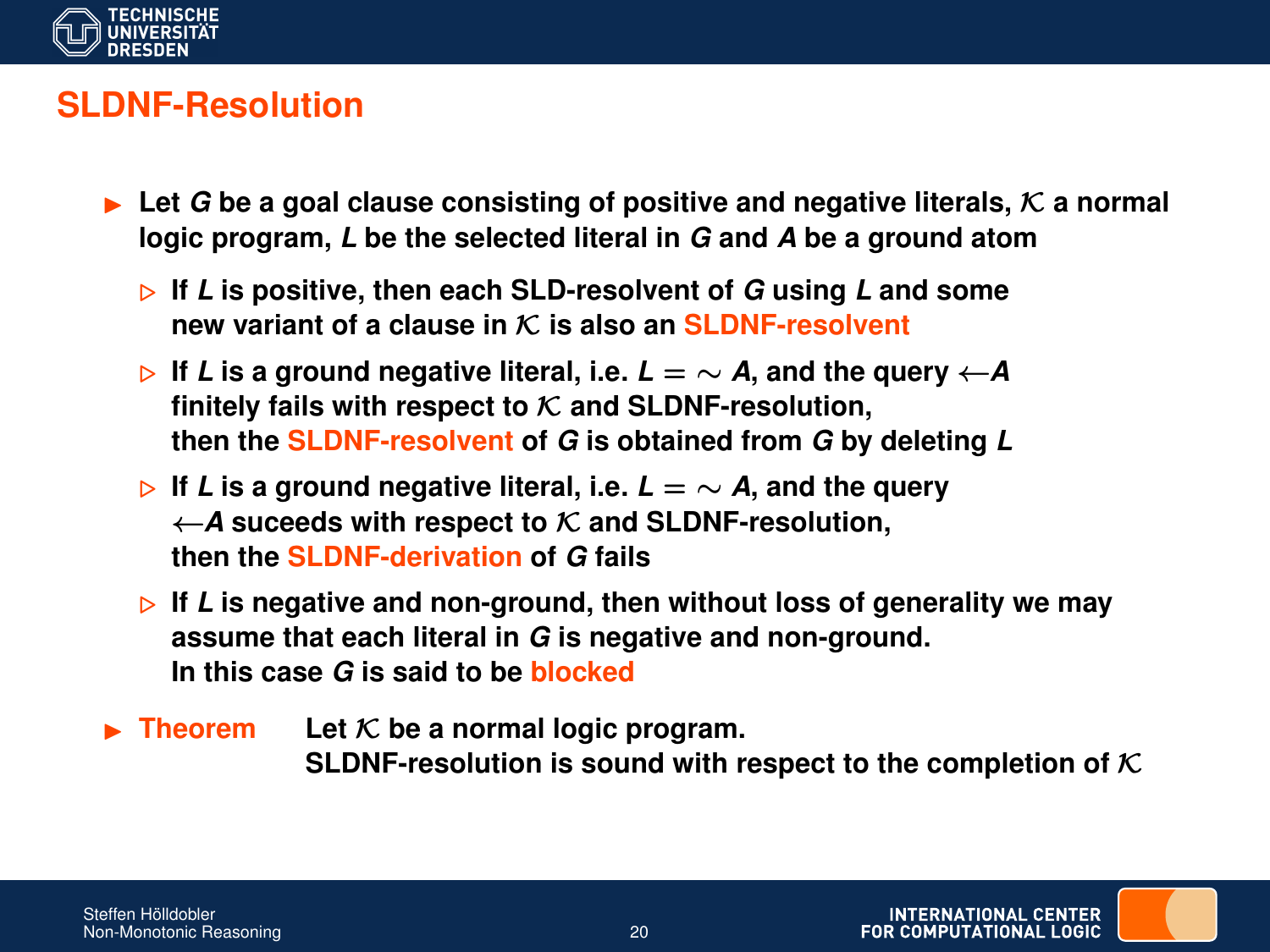

### **Classical Negation vs. Negation as Failure**

I *cross* ← ∼ *train*

I *cross* ← ¬*train*

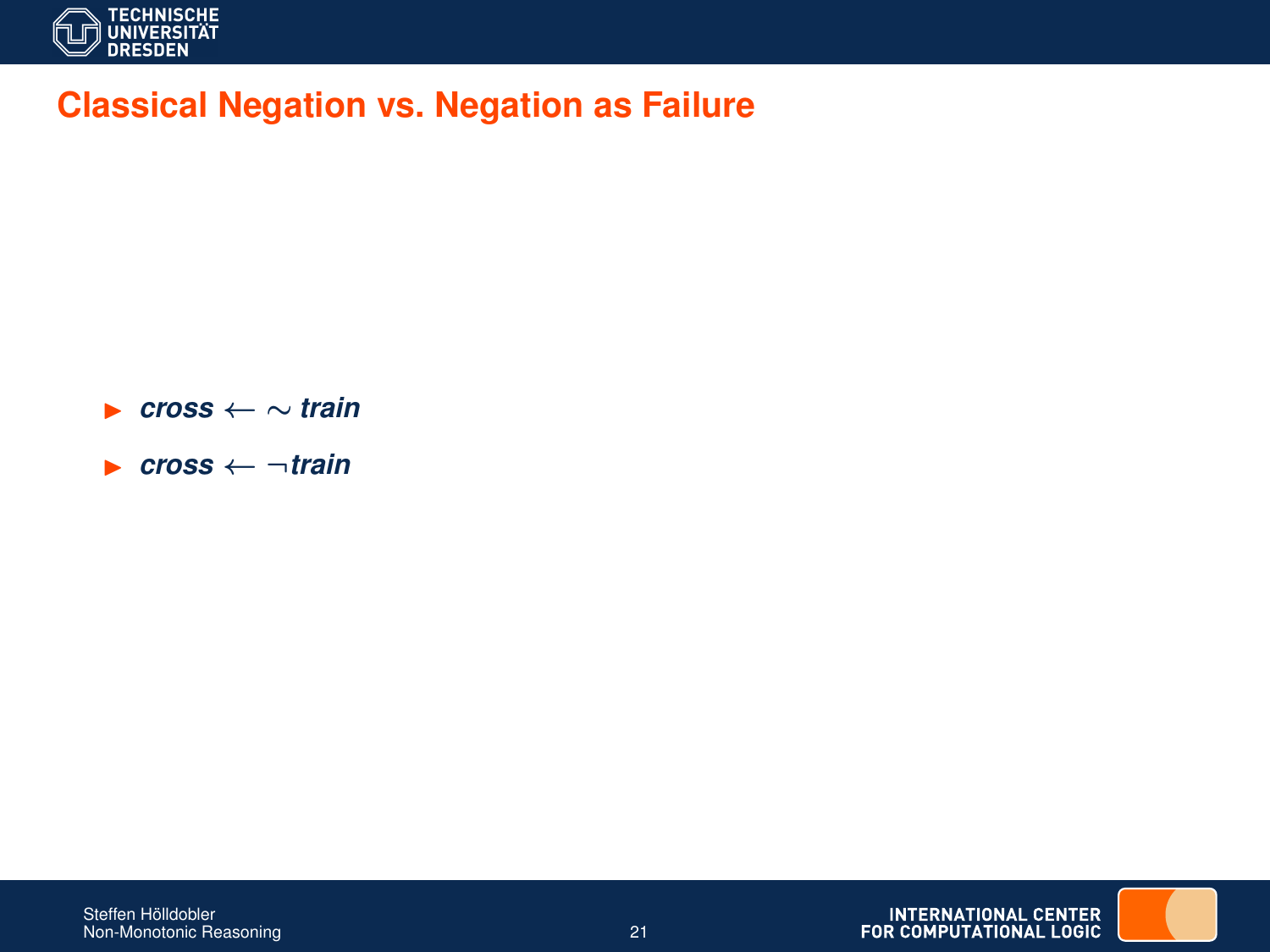

# **Circumscription**

- I **All approaches mentioned so far cannot handle disjunctions or** (∃*X*) *green*(*X*)
- I **How can we compute their minimal models?**
- $\blacktriangleright$  **Idea** We want to conjecture that the tuples  $(X_1, \ldots, X_m)$  which can be shown **to satisfy an** *m***-ary relation** *p* **are all the tuples satisfying** *p*
	- . **According to McCarthy, we want to circumscribe** *p*
- $\blacktriangleright$   $G\{p \mapsto Q\}$  is the string obtained from the formula G **by replacing each occurrence of** *p* **by the predicate variable** *Q*
- $\blacktriangleright$  The circumscription of *p* in *G*

 $Circ(G, p) = (G{p \mapsto Q} \wedge (\forall \overline{X}) (Q(\overline{X}) \rightarrow p(\overline{X}))) \rightarrow (\forall \overline{X})(p(\overline{X}) \rightarrow Q(\overline{X}))$ 

 $\triangleright$  **Note** *Circ*(*G*, *p*) is a schema

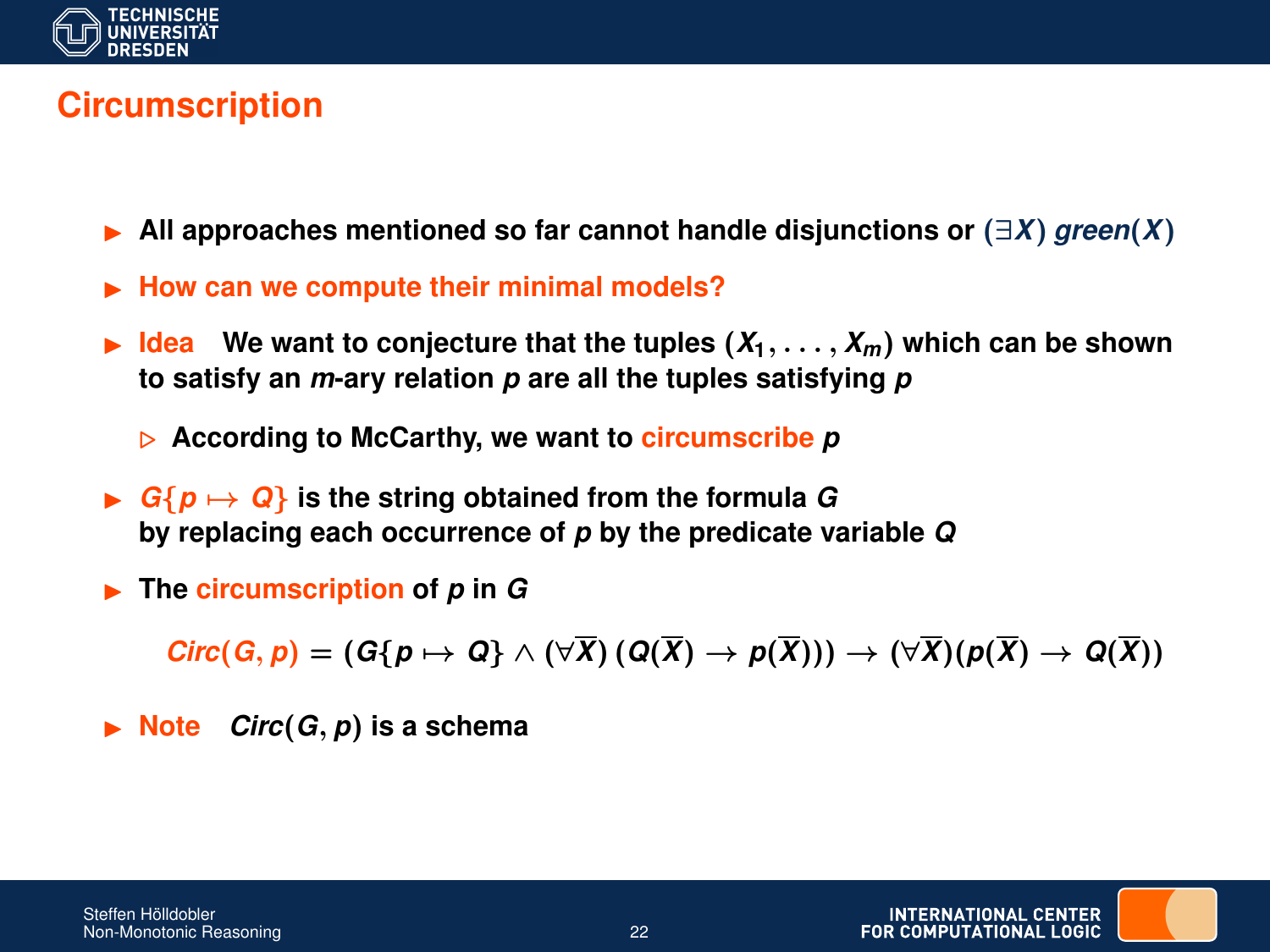

#### **Example 1**

**►** Let  $G = isblock(a) \land isblock(b) \land isblock(c)$ 

**Example** Then

 $Circ(G, isblock) = ((Q(a) \wedge Q(b) \wedge Q(c)) \wedge (\forall X) (Q(X) \rightarrow isblock(X)))$  $\rightarrow$  ( $\forall X$ ) (*isblock*(*X*)  $\rightarrow$  *Q*(*X*))

- **►** This schema can be instantiated replacing  $Q(X)$  by  $(X \approx a \vee X \approx b \vee X \approx c)$ , **where** ≈ **denotes syntactic equality**
- $\blacktriangleright$  Let *G*<sup> $\prime$ </sup> be the corresponding instance of *Circ*(*G*, *isblock*)
- **Note**

$$
Q(a) = a \approx a \lor a \approx b \lor a \approx c \equiv \langle \rangle
$$
  
\n
$$
Q(b) = b \approx a \lor b \approx b \lor b \approx c \equiv \langle \rangle
$$
  
\n
$$
Q(c) = c \approx a \lor c \approx b \lor c \approx c \equiv \langle \rangle
$$

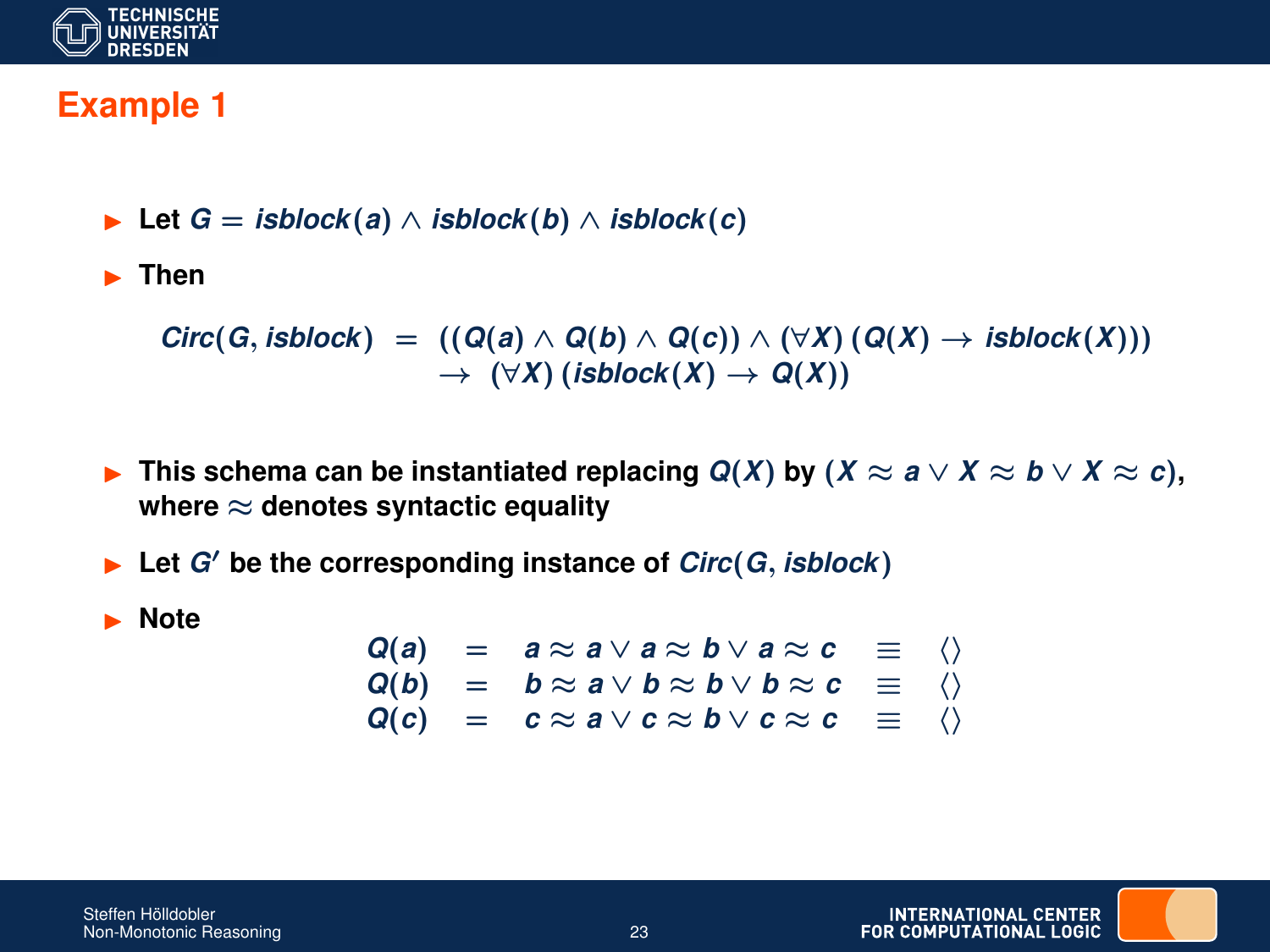

# **Example 1 Continued**

#### **E** Remember

$$
G = \mathsf{isblock}(a) \land \mathsf{isblock}(b) \land \mathsf{isblock}(c) G' \equiv (\forall X) (X \approx a \lor X \approx b \lor X \approx c \rightarrow \mathsf{isblock}(X)) \rightarrow (\forall X) (\mathsf{isblock}(X) \rightarrow X \approx a \lor X \approx b \lor X \approx c)
$$

- **Example 2** Let *I* be a Herbrand-interpretation (which interprets  $\approx$  as syntactic equality) **such that**  $I \models \{G, G'\}.$ 
	- $\triangleright$   $[(\forall X) (X ≈ a ∨ X ≈ b ∨ X ≈ c → isblock(X)]^T = \top$ **iff** for all  $t \in \mathcal{T}(\mathcal{F})$  we find  $[t \approx a \vee t \approx b \vee t \approx c \rightarrow isblock(t)]^t = \top$  (\*)
	- . **case** *t* ∈ {*a*, *b*, *c*}  $[t \approx a \lor t \approx b \lor t \approx c]^l = \top$  and  $[\mathit{isblock}(t)]^l = \top,$  thus,  $(*)$  holds
	- $\triangleright$  **case** *t* ∉ {*a*, *b*, *c*}  $[t \approx a \vee t \approx b \vee t \approx c]^l = \bot$ , thus,  $(*)$  holds

**F** Therefore, we obtain

 ${G, G'} \models (\forall X) (isblock(X) \rightarrow (X \approx a \vee X \approx b \vee X \approx c))$ 

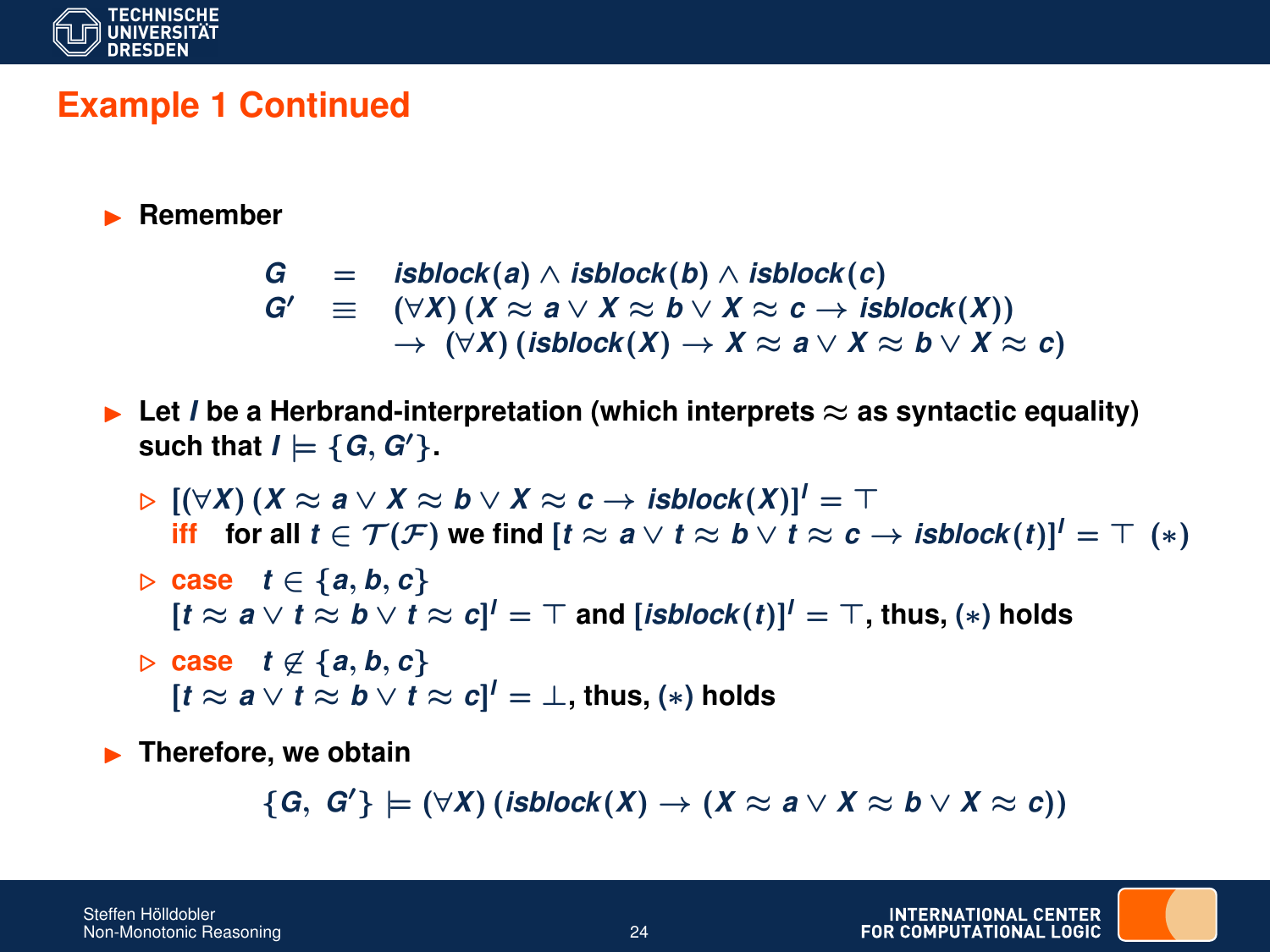

# **Non-monotonicity**

- **EXECUTE:** Circumscription is non-monotonic
	- . **Reconsider Example 1**
	- $\triangleright \{G, G'\}\models \neg \textit{isblock}(d)$
	- $▶$  Now let  $H = G \wedge$  *isblock*(*d*)
	- $\triangleright$  Then {*H*, *Circ*(*H*, *isblock*)}  $\not\models$   $\neg$ *isblock*(*d*)

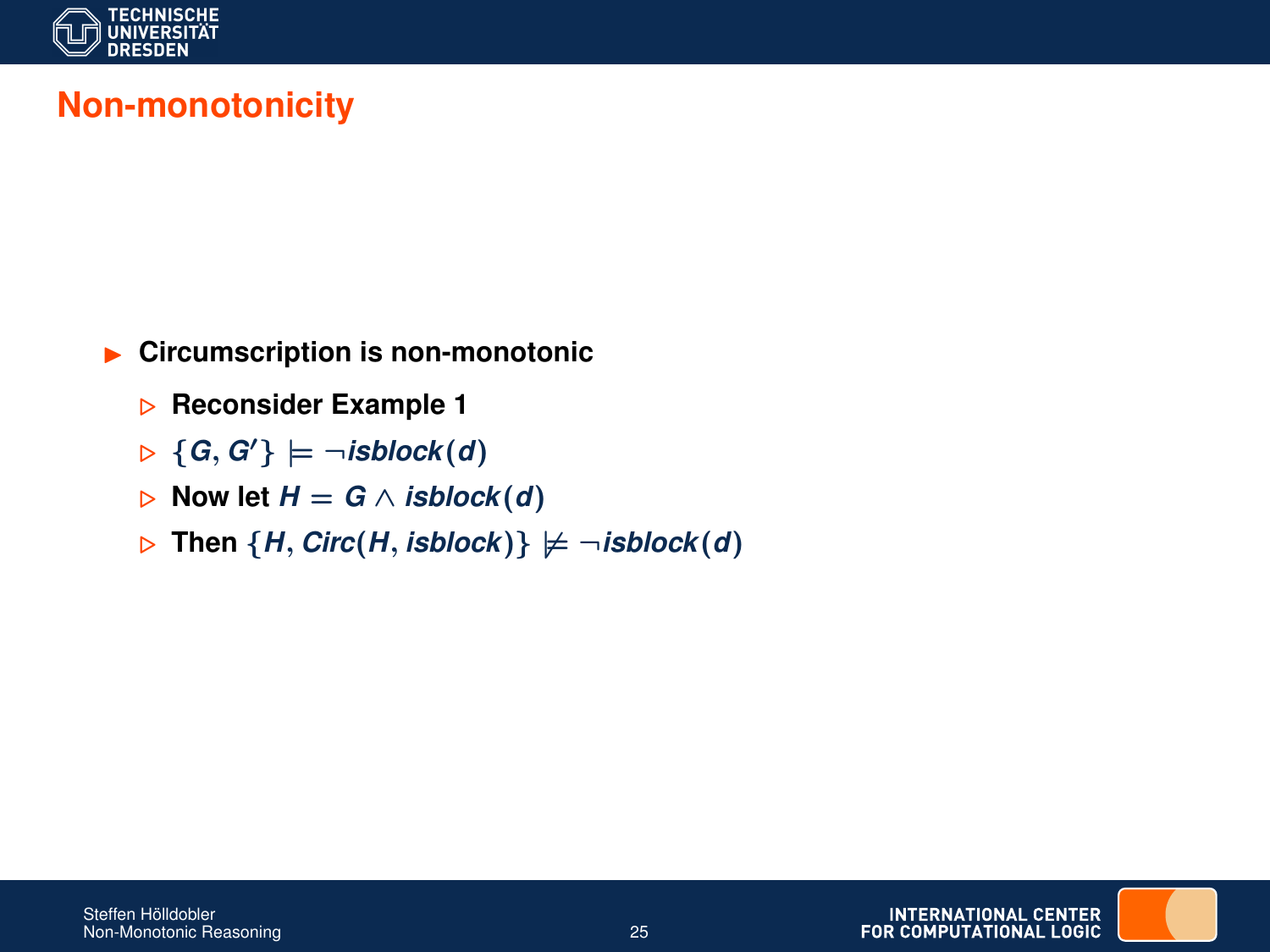

# **Example 2**

**►** Let  $G = p(a) \vee p(b)$ 

**F** Then

$$
Circ(G, p) = ((Q(a) \vee Q(b)) \wedge (\forall X) (Q(X) \rightarrow p(X)))
$$
  

$$
\rightarrow (\forall X) (p(X) \rightarrow Q(X))
$$

**►** This schema can be instantiated replacing  $Q(X)$  by  $X \approx a$ , **where** ≈ **denotes syntactic equality**

**Ne obtain** 

$$
G_1 = ((a \approx a \lor b \approx a) \land (\forall X) (X \approx a \to p(X)))
$$
  
\n
$$
\rightarrow (\forall X) (p(X) \to X \approx a)
$$
  
\n
$$
\equiv (\forall X) (X \approx a \to p(X)) \to (\forall X) (p(X) \to X \approx a)
$$
  
\n
$$
\equiv p(a) \to (\forall X) (p(X) \to X \approx a)
$$

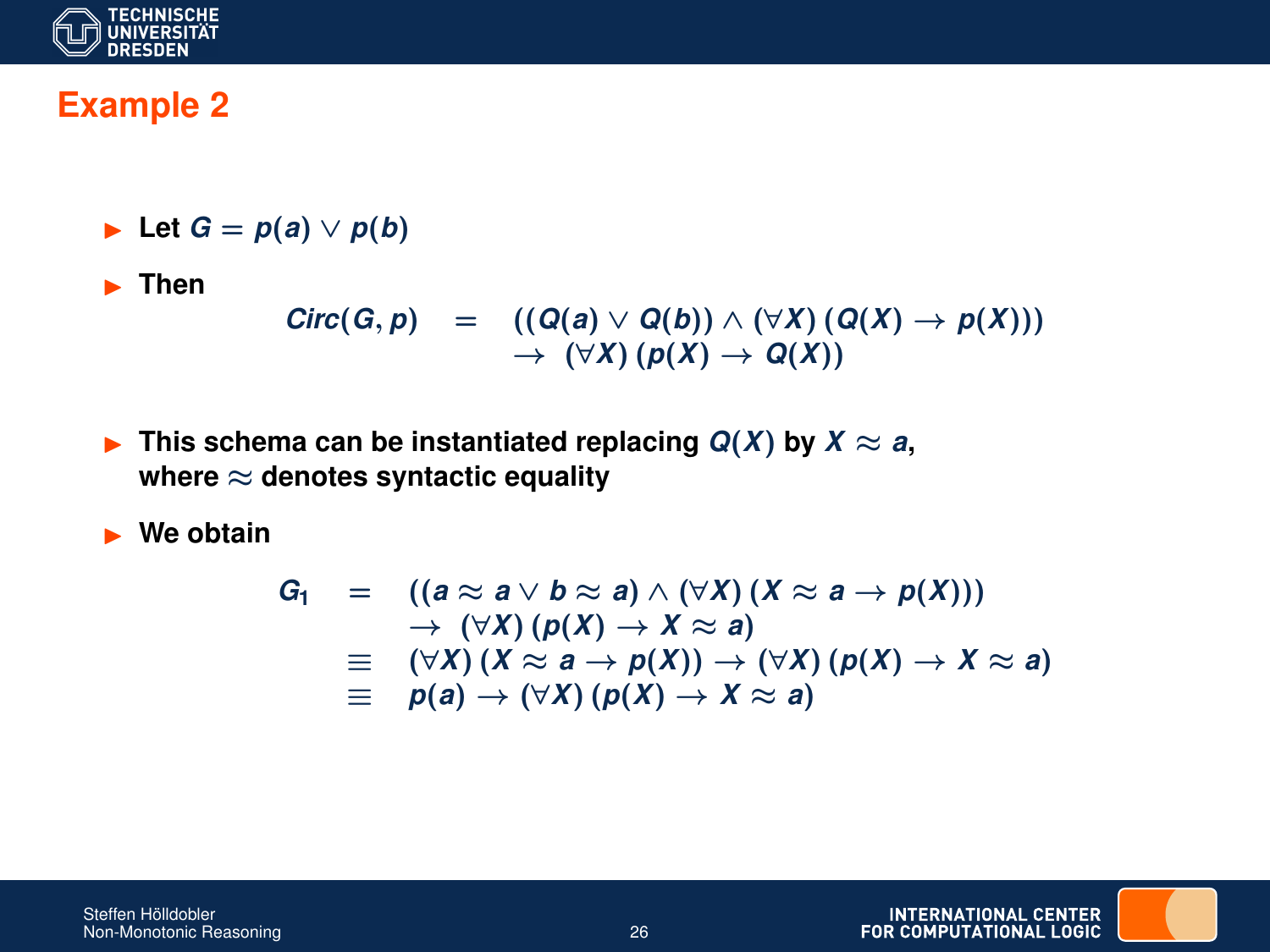

#### **Example 2 Continued**

I **Remember**

$$
G = p(a) \vee p(b)
$$

**and**

$$
G_1 \equiv p(a) \rightarrow (\forall X) (p(X) \rightarrow X \approx a)
$$

▶ *Circ*( $G, p$ ) can also be instantiated replacing  $Q(X)$  by  $X \approx b$  and we obtain

$$
G_2 \equiv p(b) \rightarrow (\forall X) (p(X) \rightarrow X \approx b)
$$

**Note** 

$$
\{H_1 \vee H_2, H_1 \rightarrow H_1', H_2 \rightarrow H_2'\} \models H_1' \vee H_2'
$$

I **Hence**

 ${G, G_1, G_2} \models (\forall X) (p(X) \rightarrow X \approx a) \vee (\forall X) (p(X) \rightarrow X \approx b)$ 

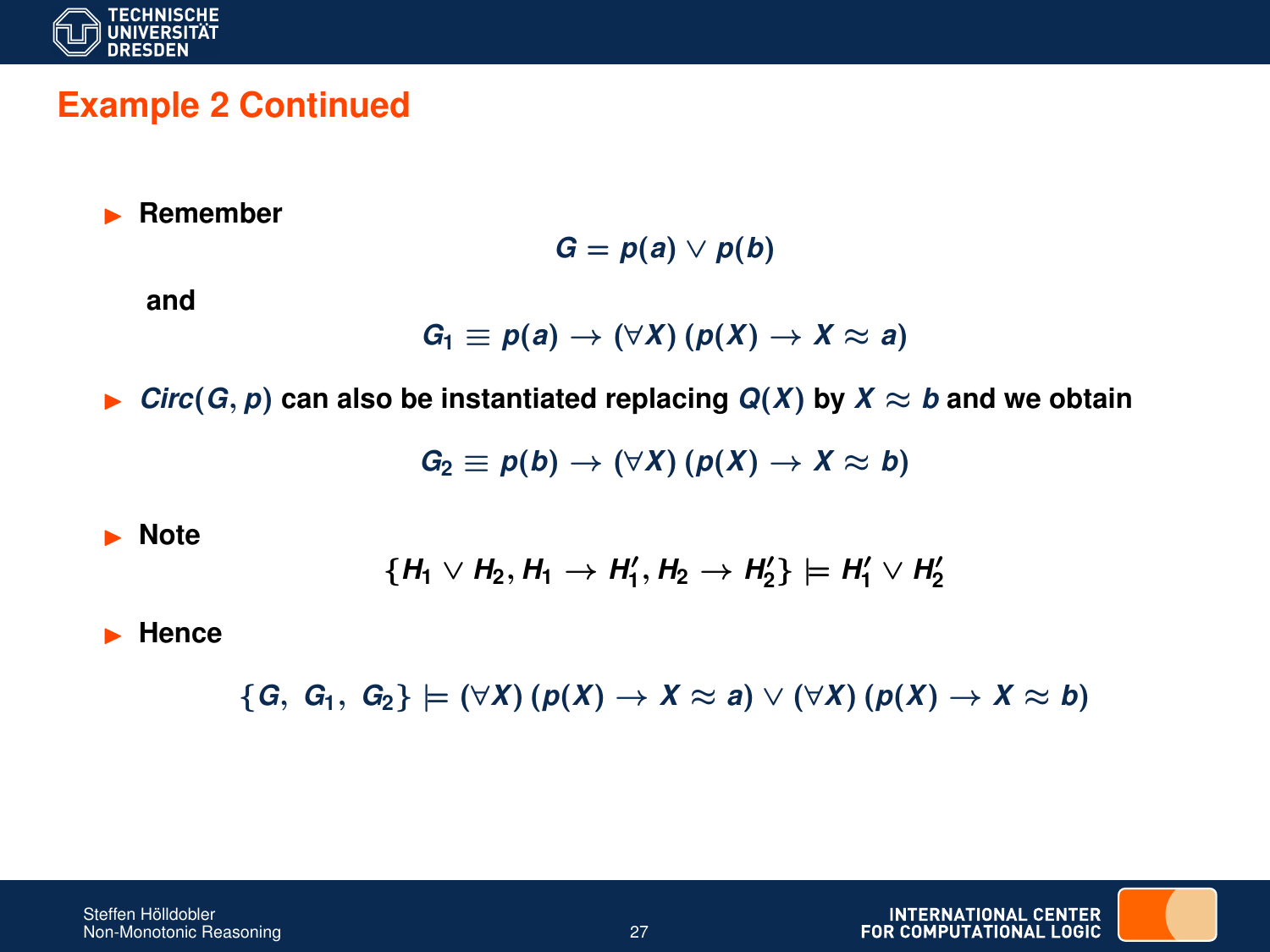

## **The Main Result**

- $\blacktriangleright$  **Theorem** Let *G'* be an instance of *Circ*(*G*, *p*).  $G'$  holds in all models of  $G$  which are minimal in  $\{p\}$
- **Exercise**

**Consider**  $(G{p \mapsto Q} \wedge (\forall \overline{X}) (Q(\overline{X}) \rightarrow p(\overline{X}))) \rightarrow (\forall \overline{X})(p(\overline{X}) \rightarrow Q(\overline{X}))$ 

- $\triangleright$  Let *I* be a model for *G* which is minimal in  $\{p\}$
- . **Let** *p* <sup>0</sup> **be a predicate symbol such that**  $[\mathsf{G}\{\boldsymbol{p}\mapsto\boldsymbol{p}'\}\wedge(\forall\overline{X})(\boldsymbol{p}'(\overline{X})\rightarrow\boldsymbol{p}(\overline{X}))]^{I}=\top$
- $\triangleright$  To show  $[(\forall \overline{X})(p(\overline{X}) \rightarrow p'(\overline{X}))]' = \top$ 
	- $\blacktriangleright$  Suppose  $[(\forall \overline{X})(p(\overline{X}) \rightarrow p'(\overline{X}))]' = \bot$
	- $\blacktriangleright$  Hence  $p' \not\subseteq p''$
	- $\blacktriangleright$  Because  $[(\forall \overline{X})(p'(\overline{X}) \rightarrow p(\overline{X}))]' = \top$  we find  $p'' \subseteq p^{n}$
	- $\blacktriangleright$  We conclude  $p'' ⊂ p'$
	- $\blacktriangleright$  Because  $[G\{p \mapsto p'\}]^T = T$  we can construct a model *I'* for *G* **which is identical to** *I* **for all predicate letters different from** *p* and with  $p^{\prime\prime}=p^{\prime\prime}$
	- $\triangleright$  Because  $p^{l'} = p^{l'} \subset p^l$  this contradicts the minimality of *I* in {*p*}

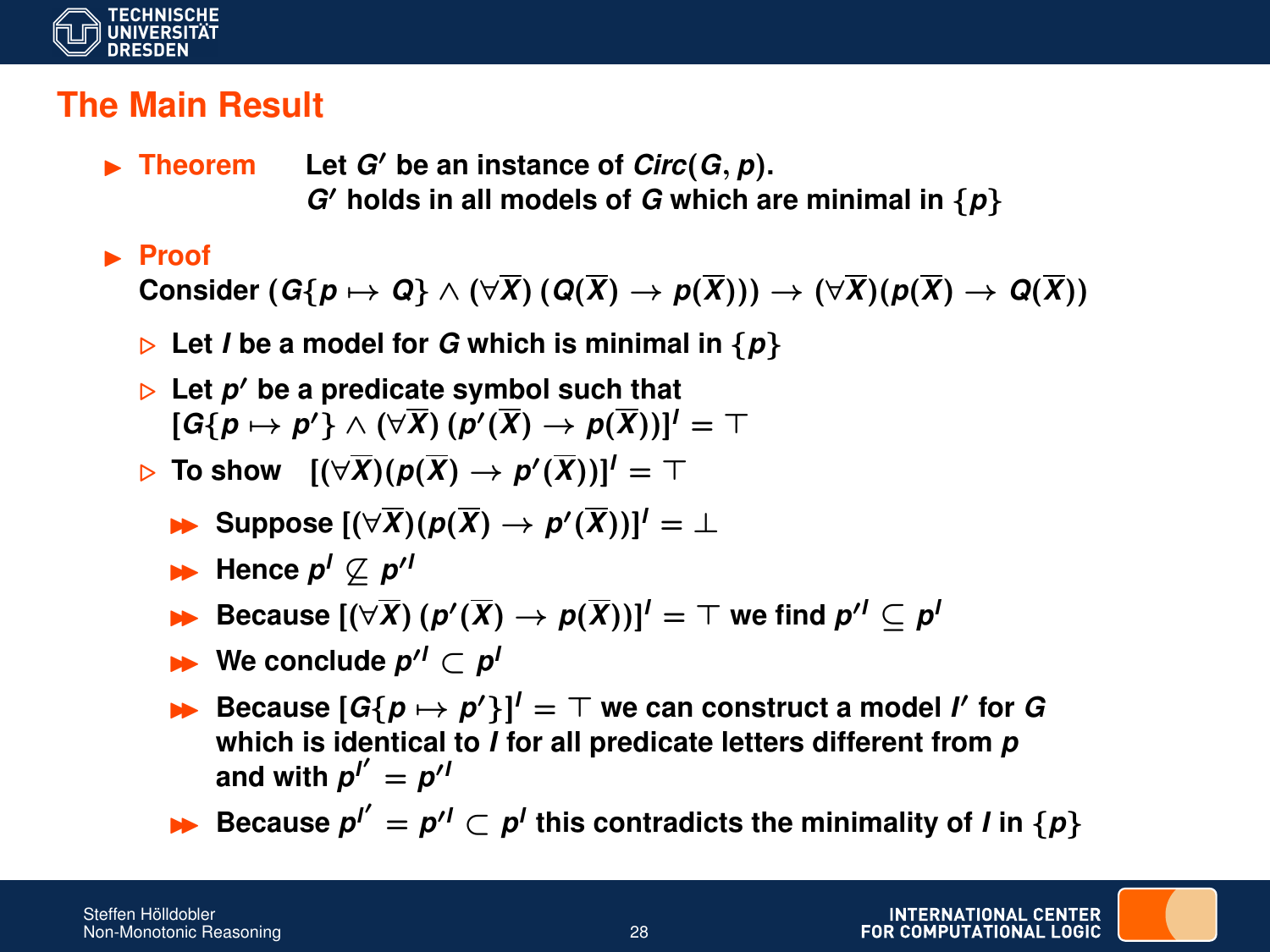

## **Remarks**

- ▶ *G* **follows minimally from** *K* with respect to *p*, written  $K \models \{p\}$  *G*, ift *G* holds in all models of *K* which are minimal in  $\{p\}$ *G* holds in all models of  $K$  which are minimal in  $\{p\}$
- $\blacktriangleright$  **Corollary** Let *G'* be an instance of *Circ*(*G*, *p*). If  $\{G, G'\}\models H$  then  $\{G\}\models_{\{p\}} H$
- I **Circumscribing a predicate may lead to an unsatisfiable theory**
- **Inder certain circumstances circumscription can be reduced to first order reasoning**
- I **Many extensions are known**

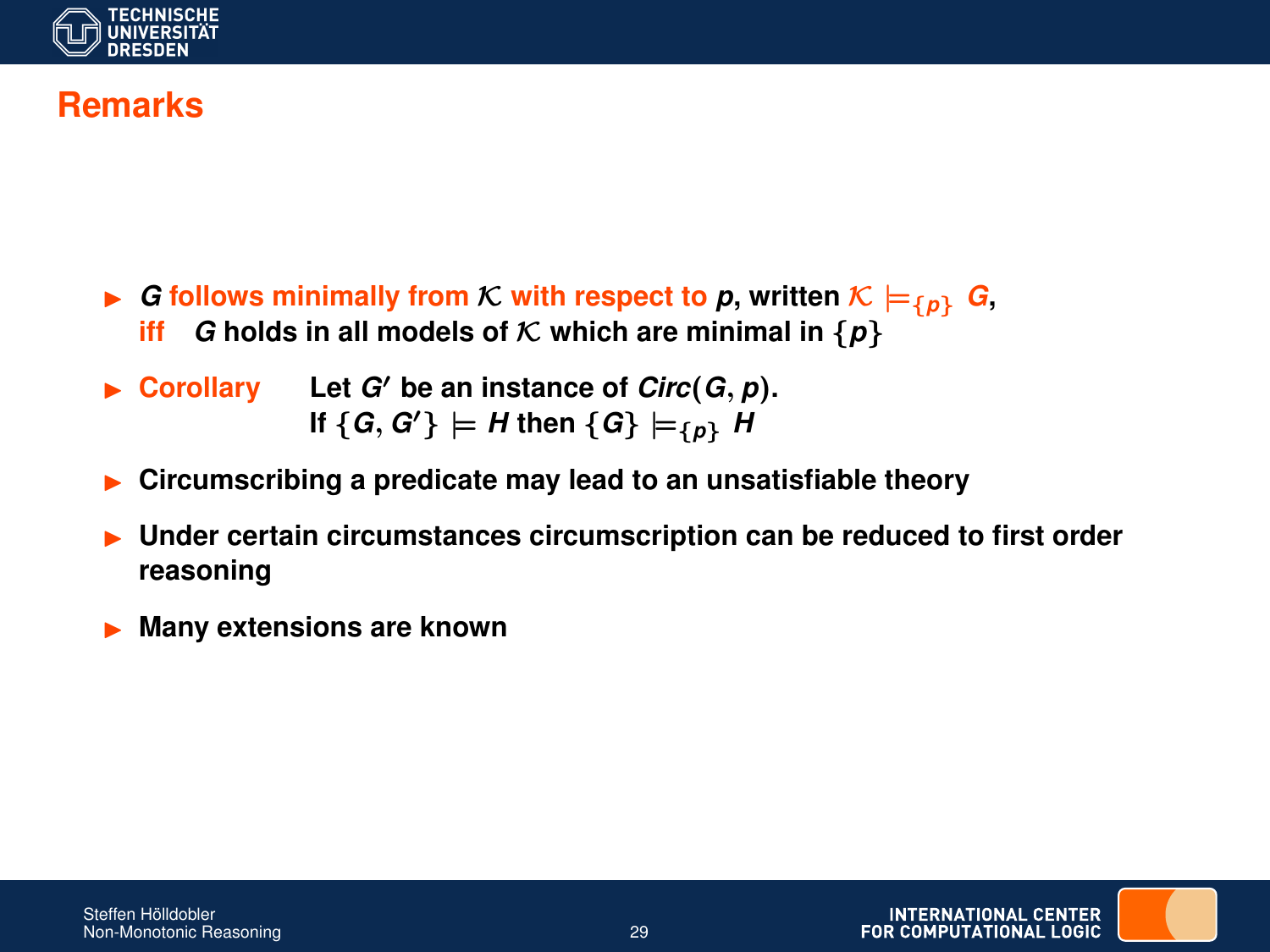

# **Default Logic**

- I **Most objects of sort** *s* **have property** *p***. Object** *o* **is of sort** *s***.**
	- . **Does object** *o* **have property** *p***?**
- I **Most birds are flying. Tweedy is a bird.**
	- . **Does Tweedy fly?**
- **A first order formalization:**

(∀*X*) (*bird*(*X*) ∧ ¬*penguin*(*X*) ∧ ¬*ostrich*(*X*) ∧ . . . → *fly*(*X*)

#### **Exercise Problems**

- . **We do not know all exceptions**
- **▶ We cannot conlude that Tweedy does not belong to one of the exceptions**
- **Idea** We would like to conclude the Tweedy flies by default

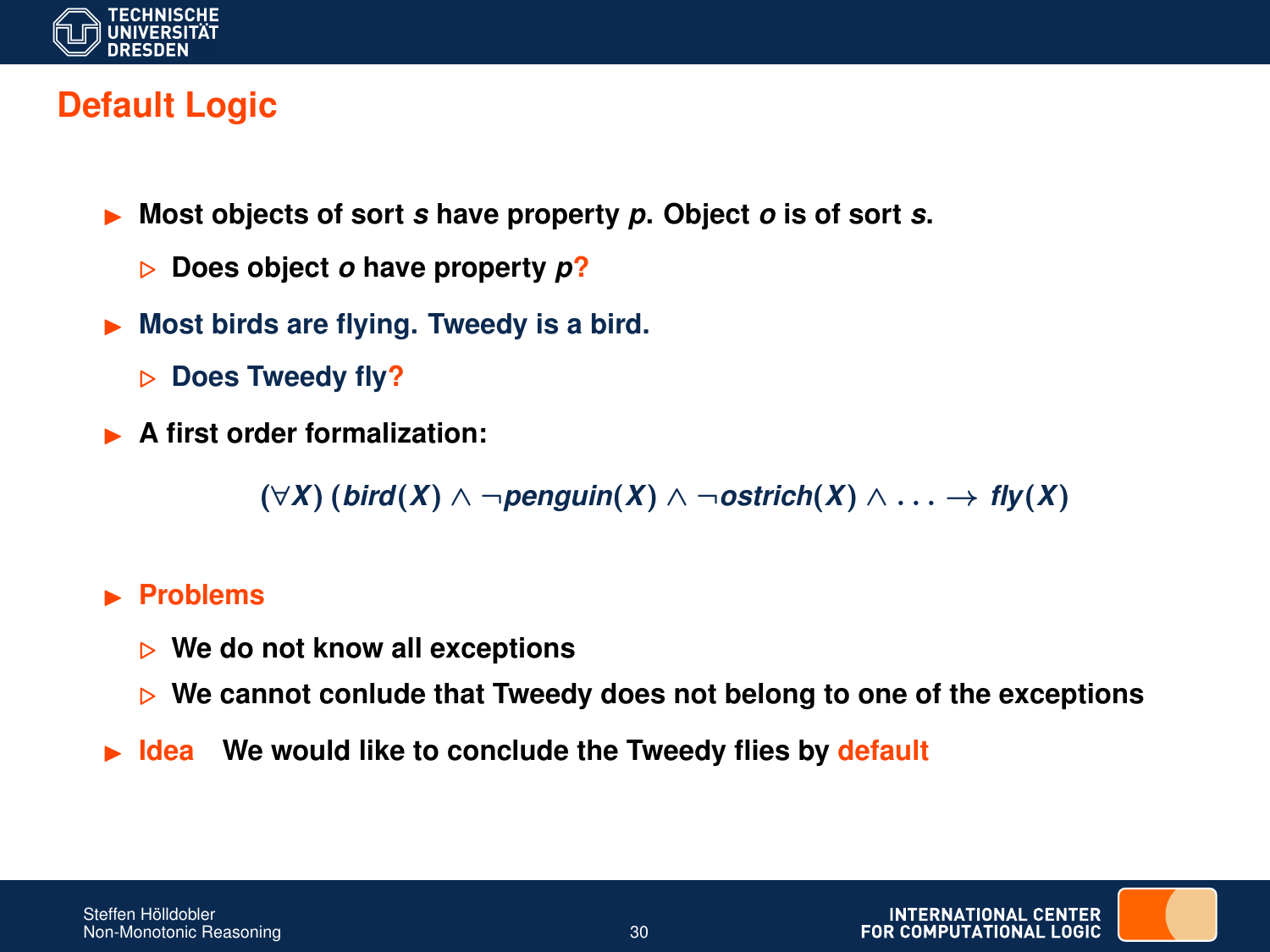

# **Default Reasoning**

- I **Unless any information to the contrary is known we assume that**
	- . **exceptions are not logical consequences (CWA)**
	- **▷** we finitely failed to prove exceptions (NAF)
	- . **it is consistent to assume that** . . . **(Default Logic)**
- Default rules  $bird(X)$ :  $fly(X)$  /  $fly(X)$
- **► Exceptions** {  $(∀X) (penguin(X) → ¬fly(X)),$ (∀*X*) (*ostrich*(*X*) → ¬*fly*(*X*)), . . . }
- But how is consistency defined?
- I **Few objects of sort** *s* **have property** *p***:**

```
man(X) : \neg moon(X) / \neg moon(X)
```
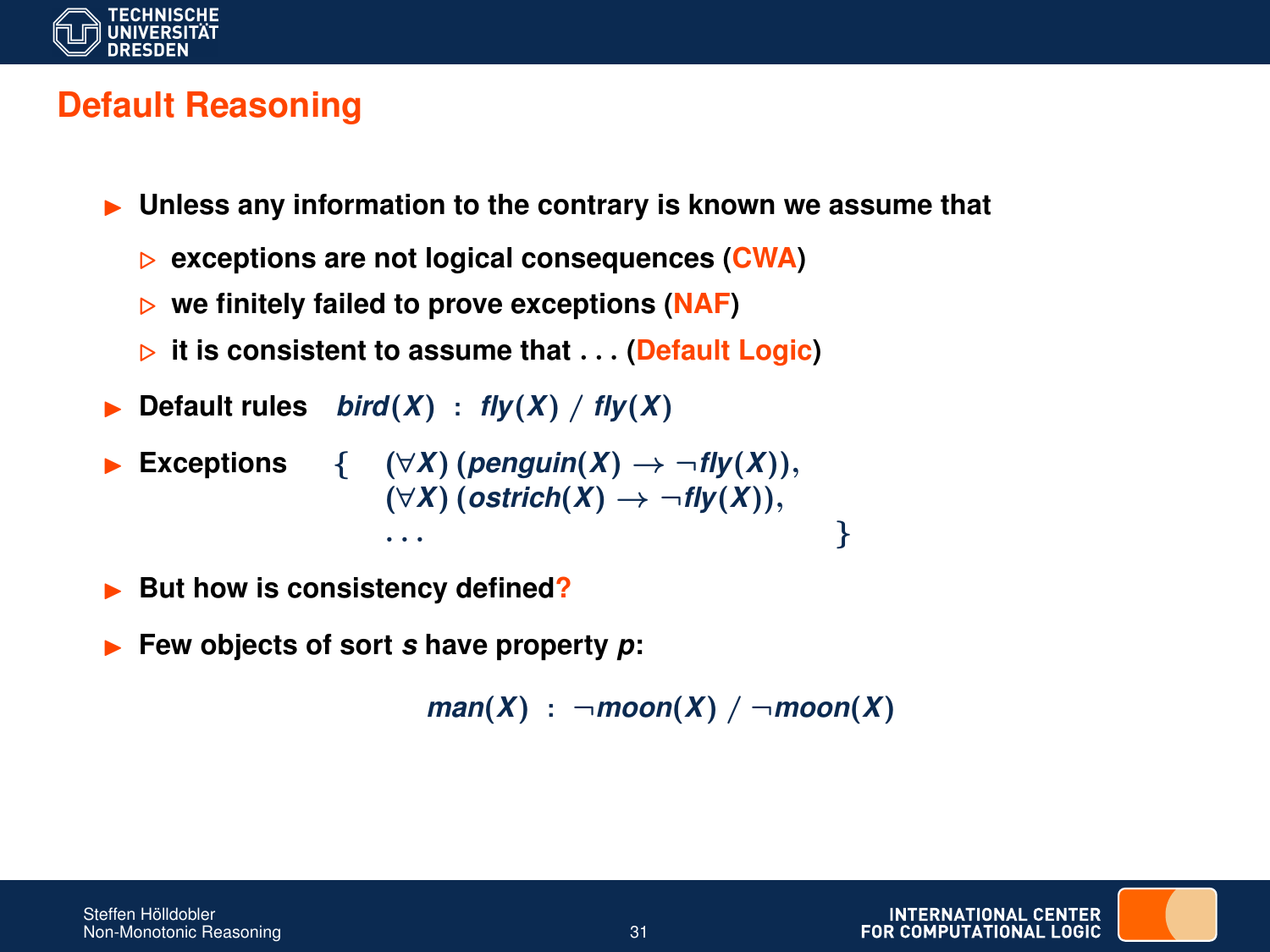

## **Default Rules**

- **In Let**  $\langle A, \mathcal{L}, \models \rangle$  be a first order logic
- A **default** rule is any expression of the form  $G: G_1, \ldots, G_n \neq H$  or

$$
\frac{G:G_1,\ldots,G_n}{H}
$$

- . *G* **is called prerequisite**
- $G_1, \ldots, G_n$  are called **justifications**
- $\triangleright$  *H* is called consequent
- I **A default rule is said to be closed iff all formulas occurring in it are closed**
- **It is said to be open iff it is not closed** 
	- **▷ It is a scheme representing the set of its ground instances**

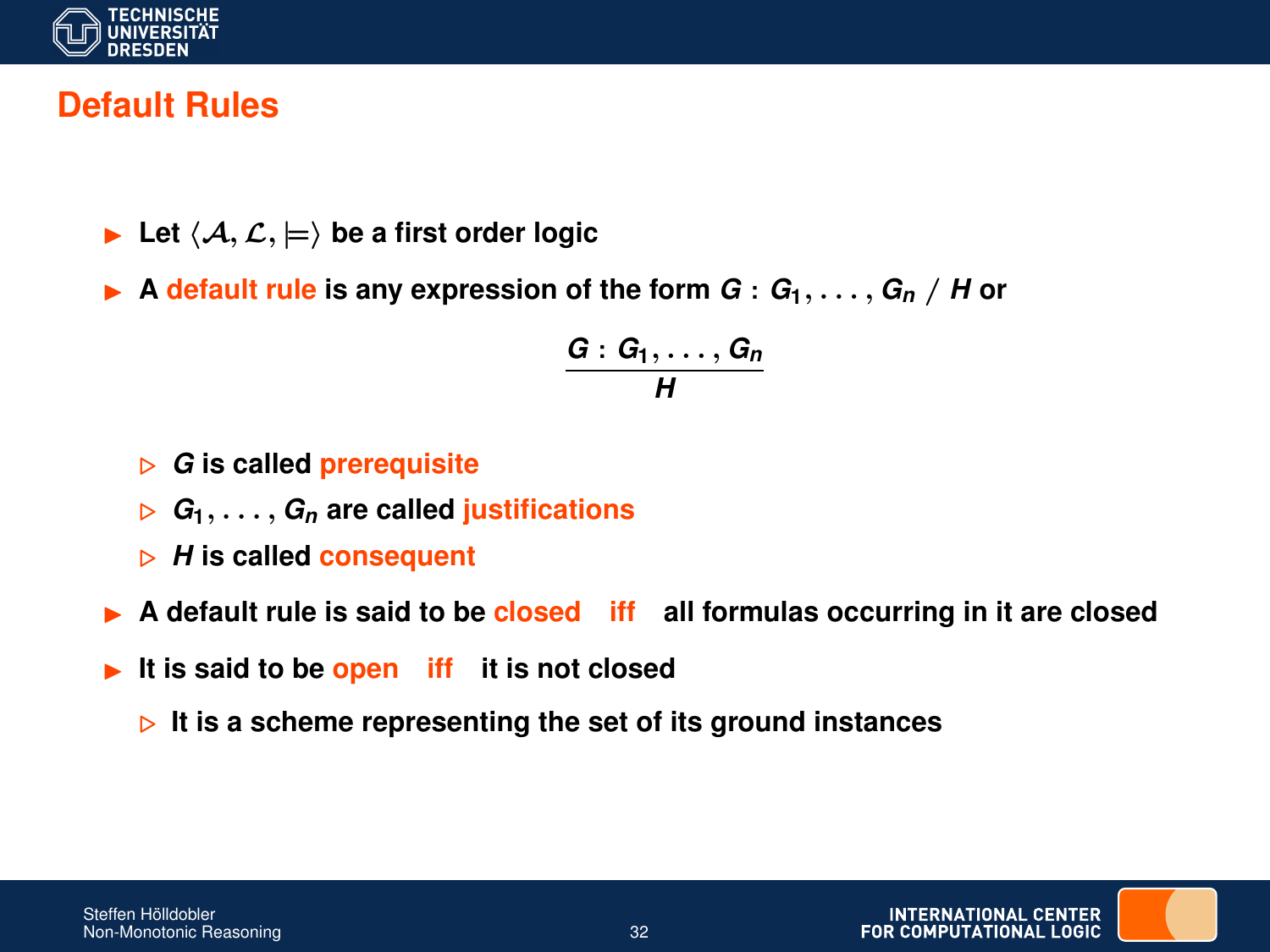

## **Default Rules – Special Cases**

- **►** If *G* is missing, then  $G \equiv \langle \rangle$
- If  $n = 0$ , then this is a rule in  $\langle A, \mathcal{L}, \models \rangle$
- If  $n = 1$  and  $G_1 = H$ , then the default rule is said to be normal
- **►** If  $n = 1$  and  $G_1 = H \wedge H'$ , then the default rule is said to be semi-normal

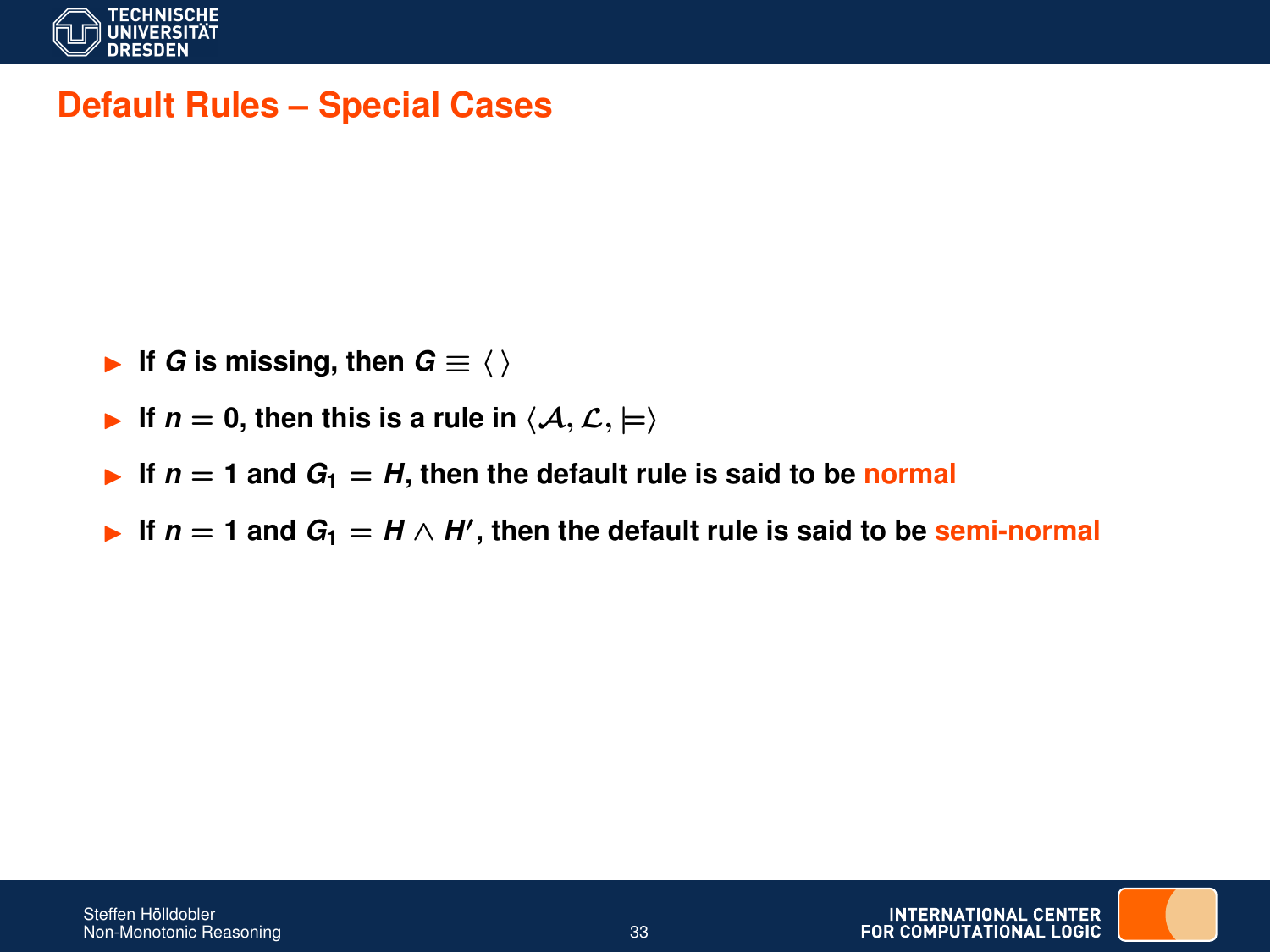

### **Default Knowledge Bases**

- $\blacktriangleright$  A default knowledge base is a pair  $\langle \mathcal{K}_D, \mathcal{K}_W \rangle$ , where
	- $\triangleright$  K<sub>D</sub> is a set of at most countably many default rules and
	- $\triangleright$  K<sub>W</sub> is a set of at most countably many closed first order formulas over A
- ▶ A default knowledge base is said to be **closed iff all default rules occurring in it are closed**
- **It is said to be open iff it is not closed**
- **Example** 
	- K*<sup>D</sup>* : *spouse*(*X*, *Y*) ∧ *htown*(*Y*) ≈ *Z* : *htown*(*X*) ≈ *Z* / *htown*(*X*) ≈ *Z*, *employer*(*X*, *Y*)  $\land$  *location*(*Y*)  $\approx$  *Z* : *htown*(*X*)  $\approx$  *Z* / *htown*(*X*)  $\approx$  *Z*
	- K*<sup>W</sup>* : *spouse*(*jane*, *john*), *htown*(*john*)  $\approx$  *munich*, *employer*(*jane*, *tud*),  $location(tud) \approx d$ resden, (∀*X*, *Y*, *Z*) (*htown*(*X*) ≈ *Y* ∧ *htown*(*X*) ≈ *Z* → *Y* ≈ *Z*)

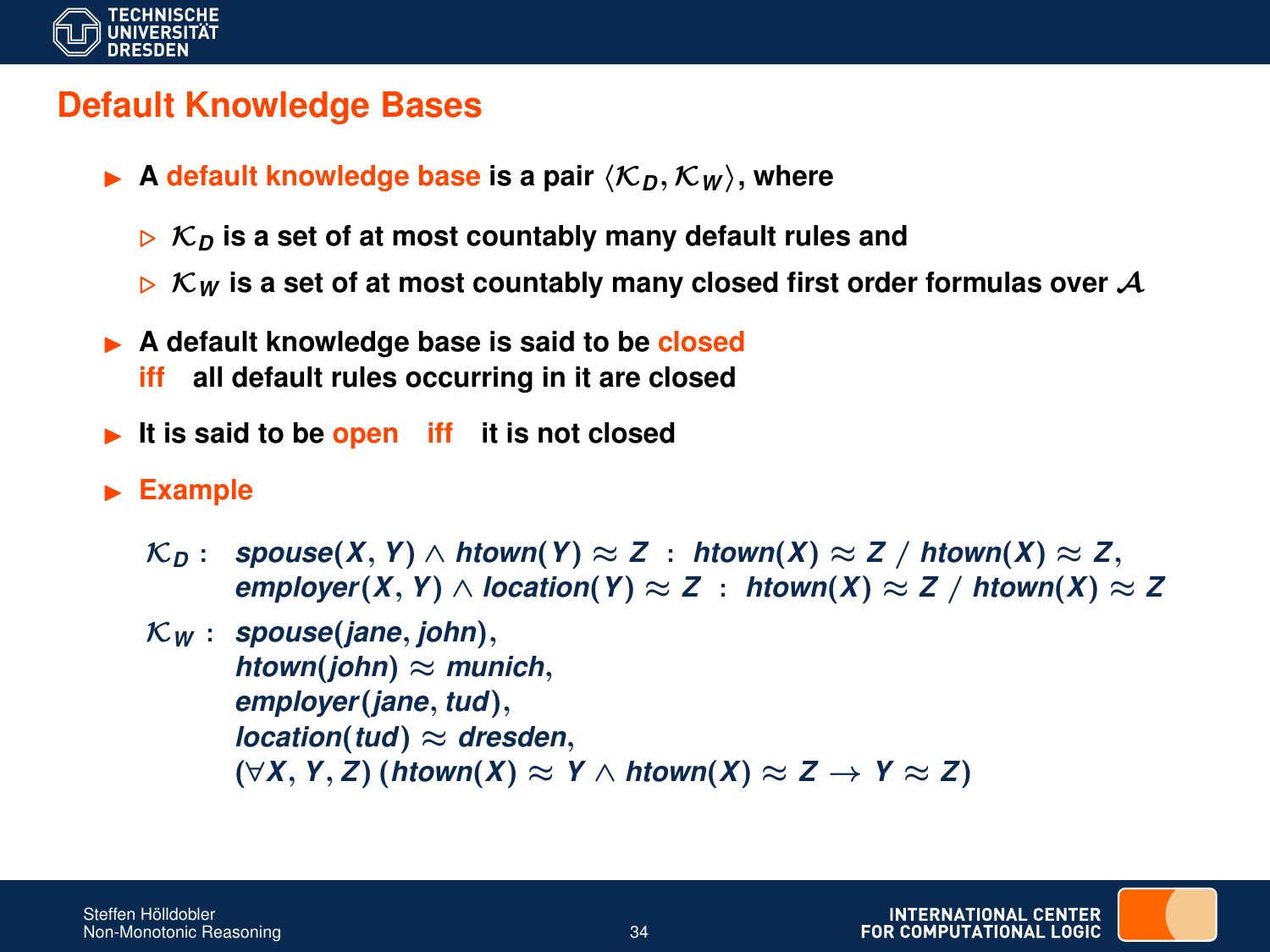

#### **Extensions**

- $\blacksquare$  Let K be a set of closed first-order formulas and  $\langle K_D, K_W \rangle$  a closed default knowledge base
- Intuitively, an extension  $K$  of  $\langle K_n, K_w \rangle$  should have the properties:

$$
\triangleright \; \mathcal{K}_W \subseteq \mathcal{K}
$$

$$
\triangleright \mathcal{C}(\mathcal{K}) = \mathcal{K}
$$

- $\triangleright$  K should be closed under the application of default rules
- $\blacktriangleright$  Let  $\Gamma(\mathcal{K})$  be the smallest set satisfying the following properties

$$
1 \mathcal{K}_W \subseteq \Gamma(\mathcal{K})
$$

- 2  $\mathcal{C}(\Gamma(\mathcal{K})) = \Gamma(\mathcal{K})$
- 3 If  $G: G_1, \ldots, G_n$  /  $H \in \mathcal{K}_D$ ,  $G \in \Gamma(\mathcal{K})$  and for all  $1 \leq j \leq n$  we find  $\neg G_j \not\in \mathcal{K}$ **then** *H* ∈ Γ(K)

 $\mathcal{K}$  is said to be an extension of  $\langle \mathcal{K}_D, \mathcal{K}_W \rangle$  iff  $\Gamma(\mathcal{K}) = \mathcal{K}$ 

**F** The set of extensions of  $\langle K_n, K_w \rangle$  is a subset of the set of models for  $K_w$ 

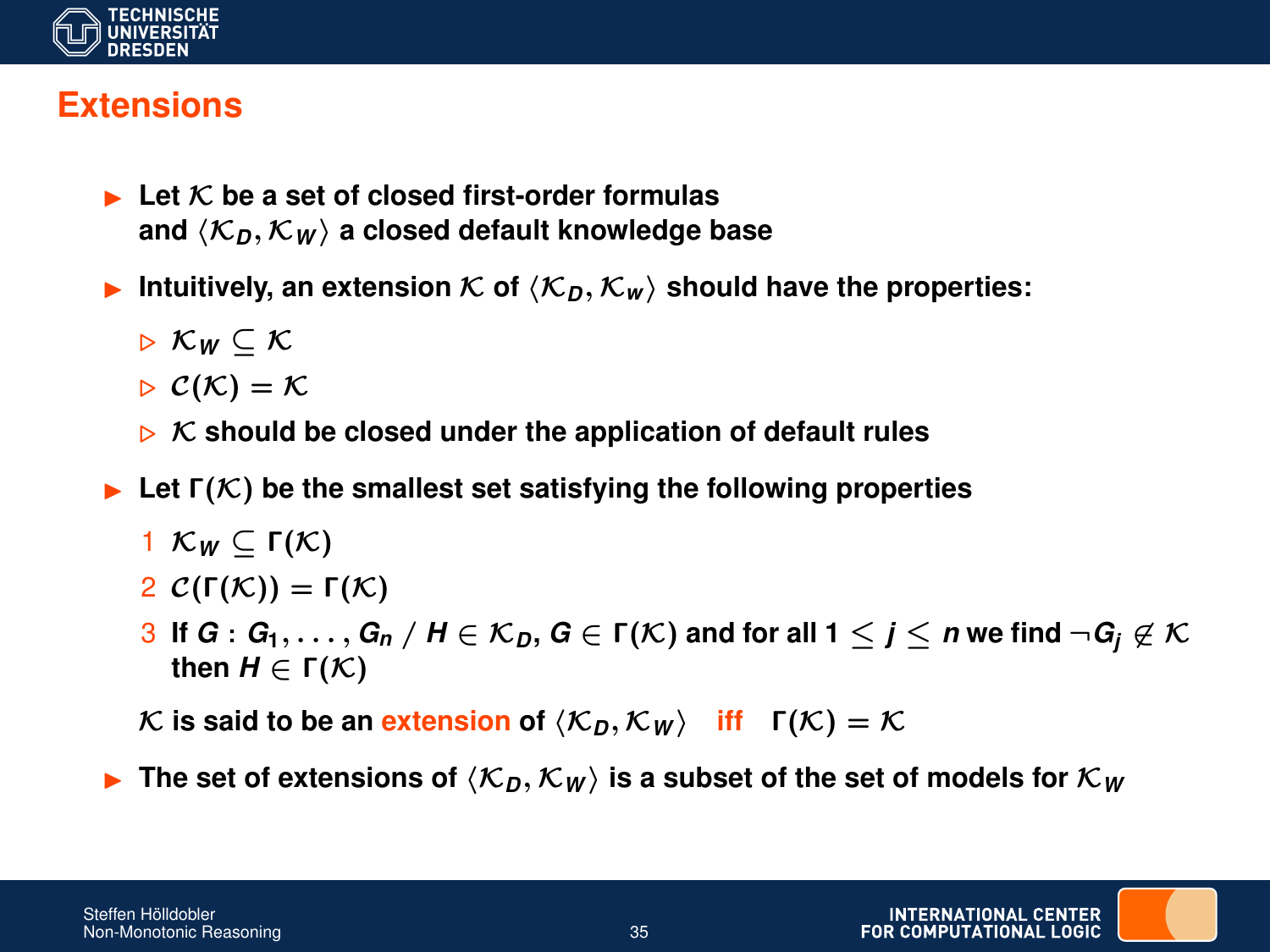

#### **Another Characterization of Extensions**

**Figure 1.1.** Theorem Let  $\langle K_D, K_W \rangle$  be a closed default knowledge base **and** K **be a set of sentences. Define**

$$
\mathcal{K}_0=\mathcal{K}_W
$$

and for  $i > 1$ 

$$
\mathcal{K}_{i+1} = \mathcal{C}(\mathcal{K}_i) \cup \{H \mid G : G_1, \ldots, G_n \mid H \in \mathcal{K}_D, \\ G \in \mathcal{K}_i \text{ and } \\ \neg G_j \not\in \mathcal{K} \text{ for all } 1 \leq j \leq n \}
$$

Then,  $\mathcal{K}$  is an extension of  $\langle K_D, K_W \rangle$  iff  $K = \bigcup_{i=0}^{\infty} K_i$ 

- **I** We have to quess extensions!
- $\triangleright$  K<sub>D</sub> = { bird(*X*) : *fly*(*X*) / *fly*(*X*) }  $\mathcal{K}_W = \{ \quad \text{bird}(\text{tweedy}) \}$
- $\triangleright$   $K = C({$ *lird*(*tweedy*), *fly*(*tweedy*) $})$  is an extension

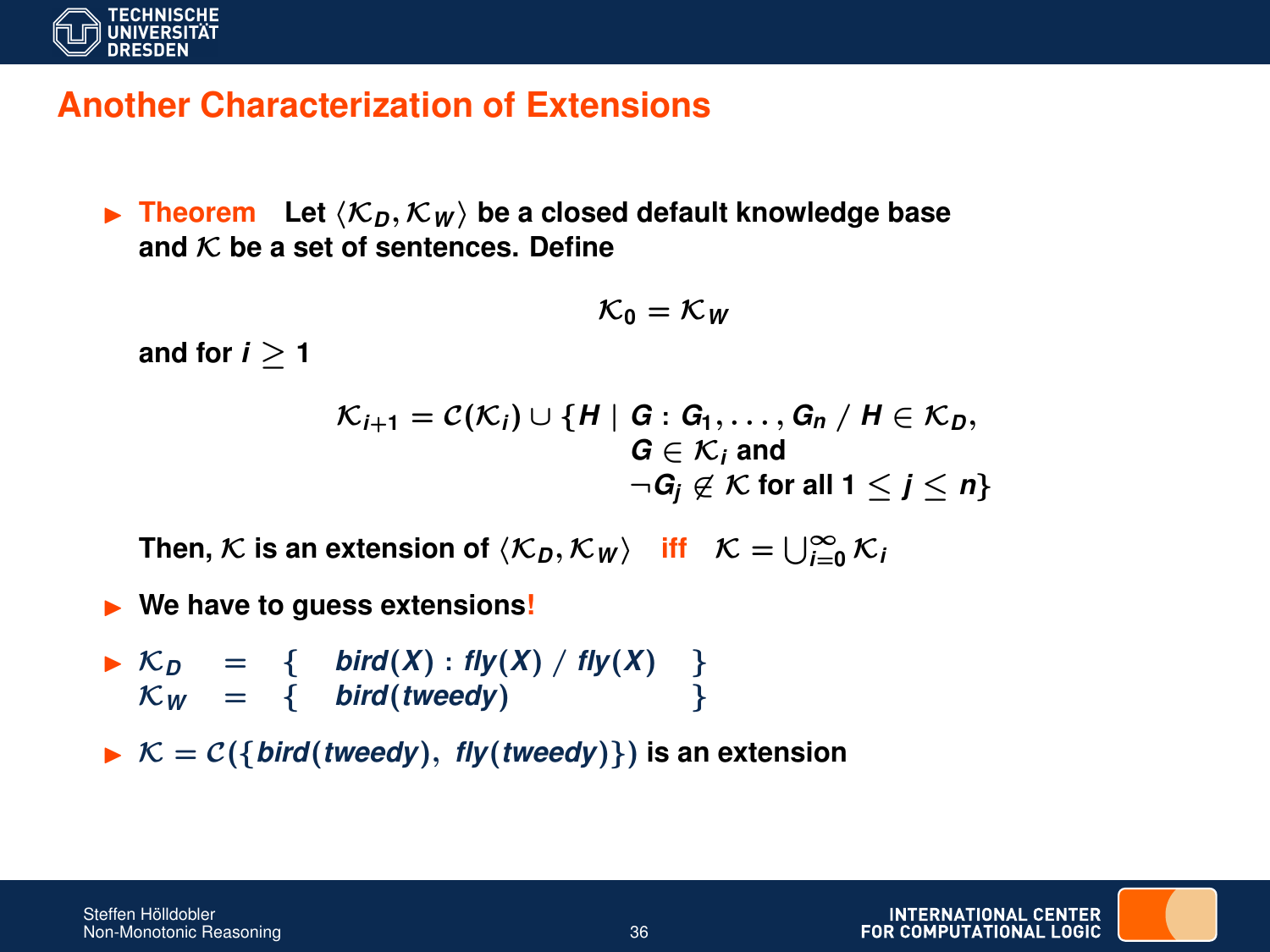

## **Another Example**

- I K*<sup>D</sup>* : *spouse*(*X*, *Y*) ∧ *htown*(*Y*) ≈ *Z* : *htown*(*X*) ≈ *Z* / *htown*(*X*) ≈ *Z*, *employer*(*X*, *Y*) ∧ *location*(*Y*) ≈ *Z* : *htown*(*X*) ≈ *Z* / *htown*(*X*) ≈ *Z* 
	- K*<sup>W</sup>* : *spouse*(*jane*, *john*), *htown*(*john*)  $\approx$  *munich*, *employer*(*jane*, *tud*), *location*(*tud*) ≈ *dresden*, (∀*X*, *Y*, *Z*) (*htown*(*X*) ≈ *Y* ∧ *htown*(*X*) ≈ *Z* → *Y* ≈ *Z*)
- **Its extensions are**

 $C(\mathcal{K}_W \cup \{\text{htown}(\text{iane}) \approx \text{munich}\})$ 

**and**

 $C(\mathcal{K}_W \cup \{htown(jane) \approx dresden\})$ 

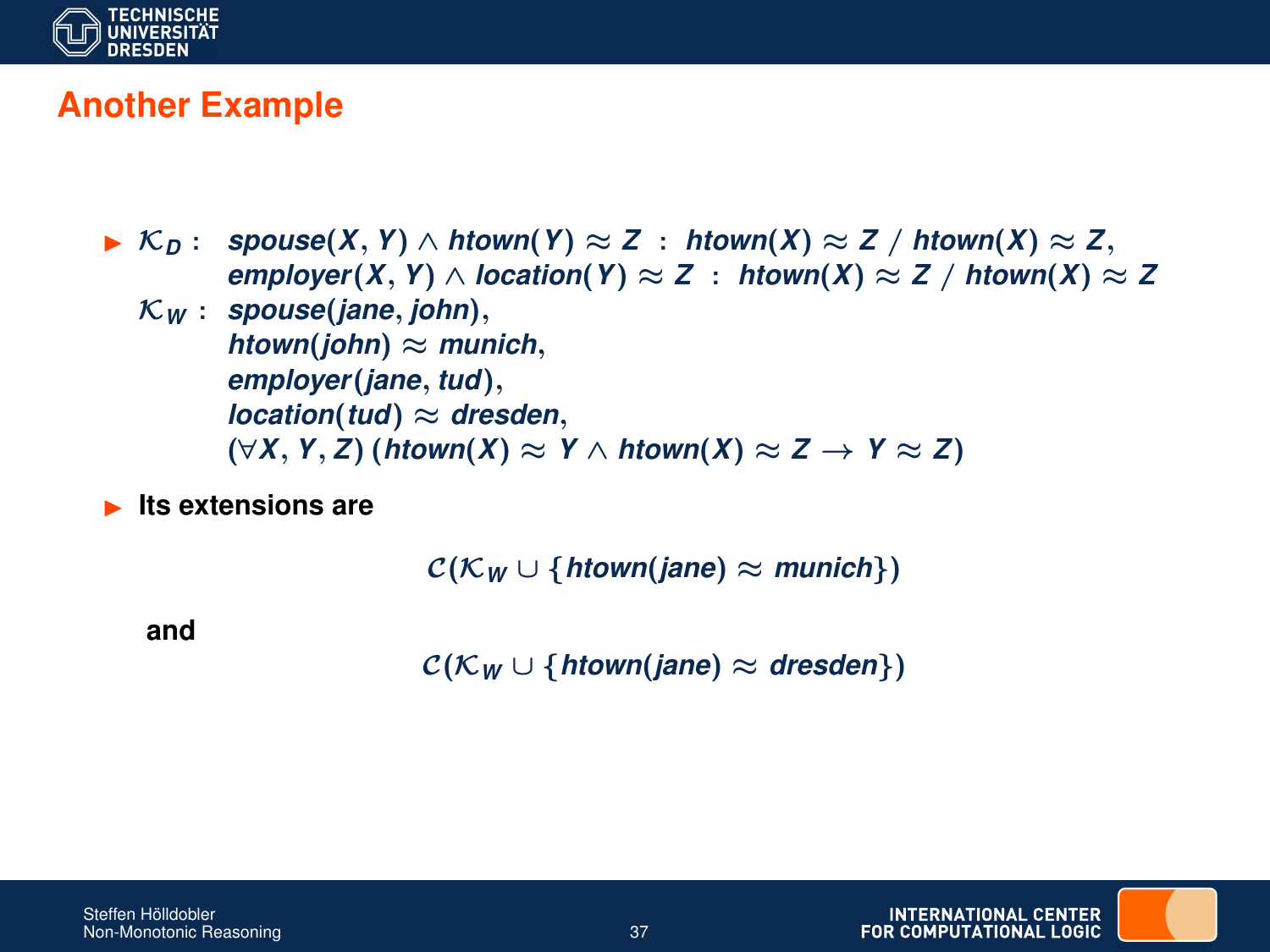

## **Credolous vs. Sceptical Reasoning**

- **►** *G* **follows credolously from**  $\langle K_D, K_W \rangle$ **, in symbols**  $\langle K_D, K_W \rangle \models_c G$ **, iff** there exists an extension  $K$  of  $\langle K_D, K_W \rangle$  such that  $G \in \mathcal{K}$ **iffere exists an extension** K of  $\langle K_n, K_W \rangle$  such that  $G \in K$
- ▶ *G* follows sceptically from  $\langle K_D, K_W \rangle$ , in symbols  $\langle K_D, K_W \rangle \models_s G$ , **iff** for all extensions K of  $\langle K_D, K_W \rangle$  we find  $G \in K$

**INTERNATIONAL CENTER** FOR COMPUTATIONAL LOGIC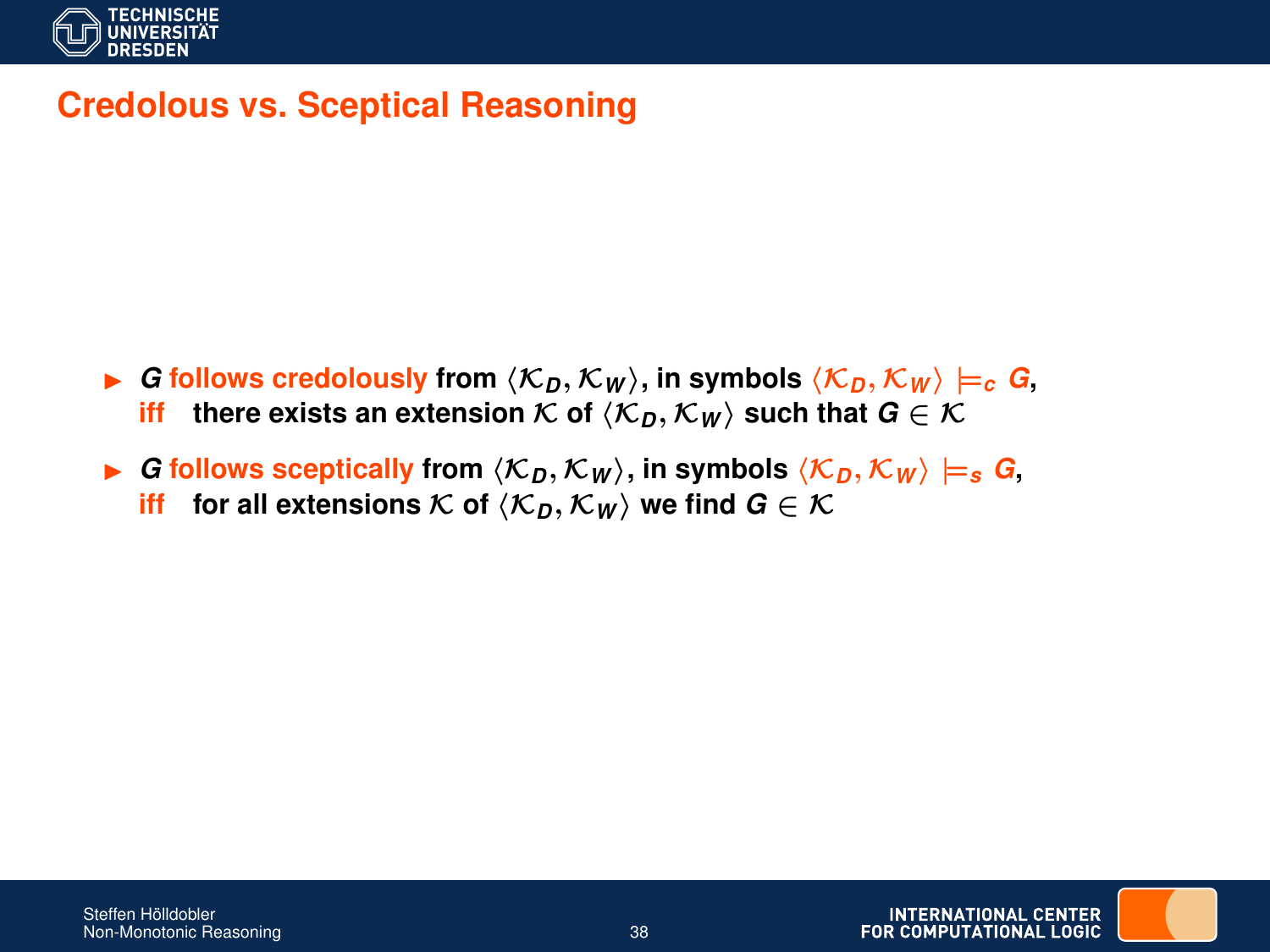

### **Remarks**

- **Default logic is non-monotonic**
- **Extensions are always satisfiable**
- **Extensions may contain counter-intuitive facts**

 $\mathcal{K}_W$  = {*broken*(*left* – *arm*)  $\lor$  *broken*(*right* – *arm*)}  $\mathcal{K}_D$  = { : *usable*(*X*)  $\wedge \neg broken(X) /$  *usable*(*X*)}

**Figure 1.5 There are many approaches extending default logic** 

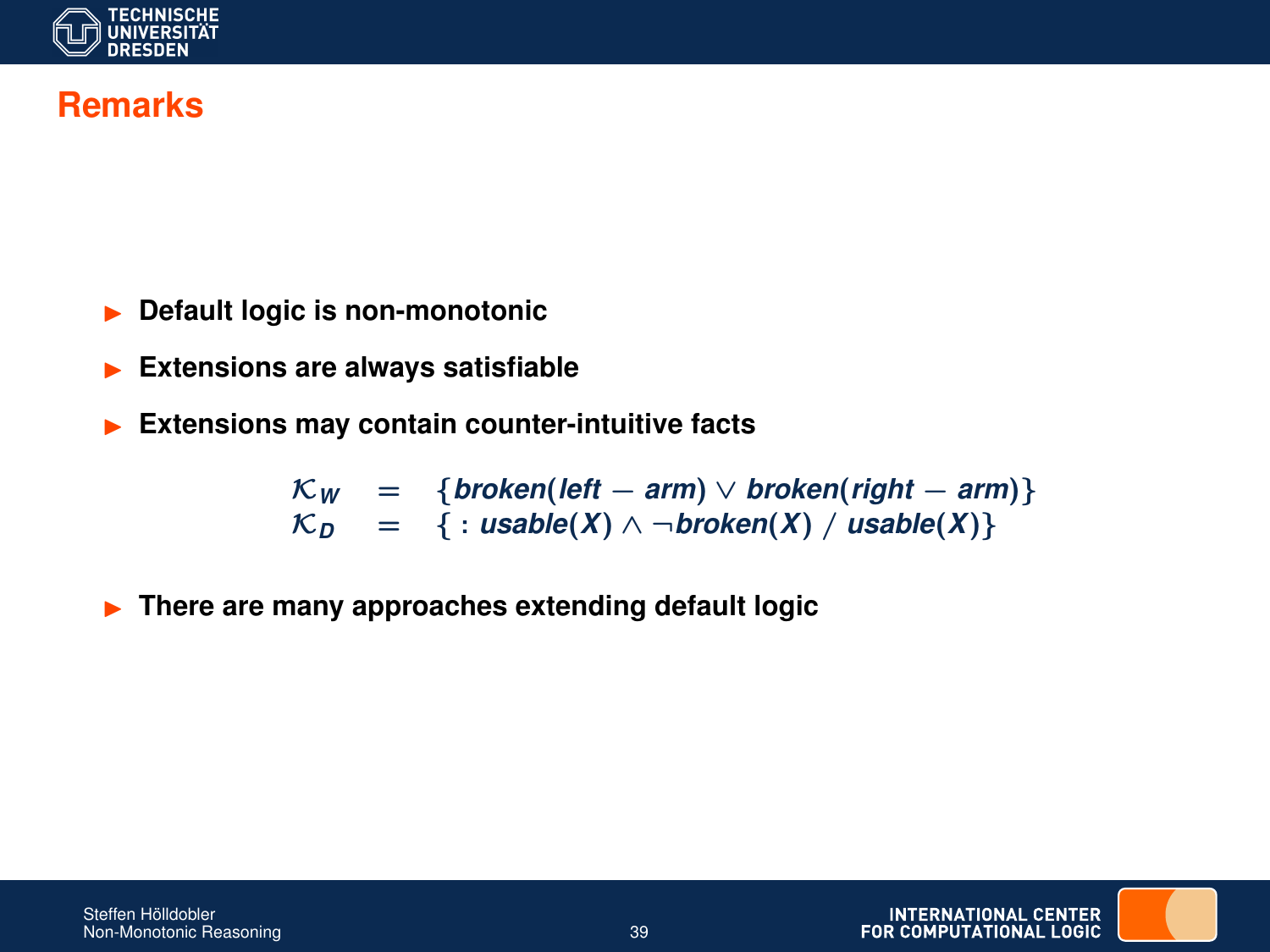

# **Answer Set Programming**

- **Example** 
	- . **Every student with a GPA of at least 3.8 is eligible**
	- . **Every minority student with a GPA of at least 3.6 is eligible**
	- **▷ Students with a GPA under 3.8 who do not belong to a minority are not eligible**
	- $\triangleright$  The students whose eligibility is not determined by these rules are **interviewed by the scholarship committee**

► K<sub>1</sub> = { 
$$
\text{eligible}(X)
$$
  $\leftarrow$  highGPA(X),  
\n $\text{eligible}(X)$   $\leftarrow$  minority(X)  $\wedge$  fairGPA(X),  
\n $\neg \text{eligible}(X)$   $\leftarrow$   $\neg \text{highGPA}(X) \wedge \neg \text{minority}(X),\ninterview(X)  $\leftarrow$   $\sim$  eligible(X)  $\wedge \sim \neg \text{eligible}(X)$  }$ 

$$
\triangleright \mathcal{K}_2 = \{ \quad \text{fairGPA}(john) \leftarrow, \\ \neg \text{highGPA}(john) \leftarrow \}
$$

I **What happens with John?**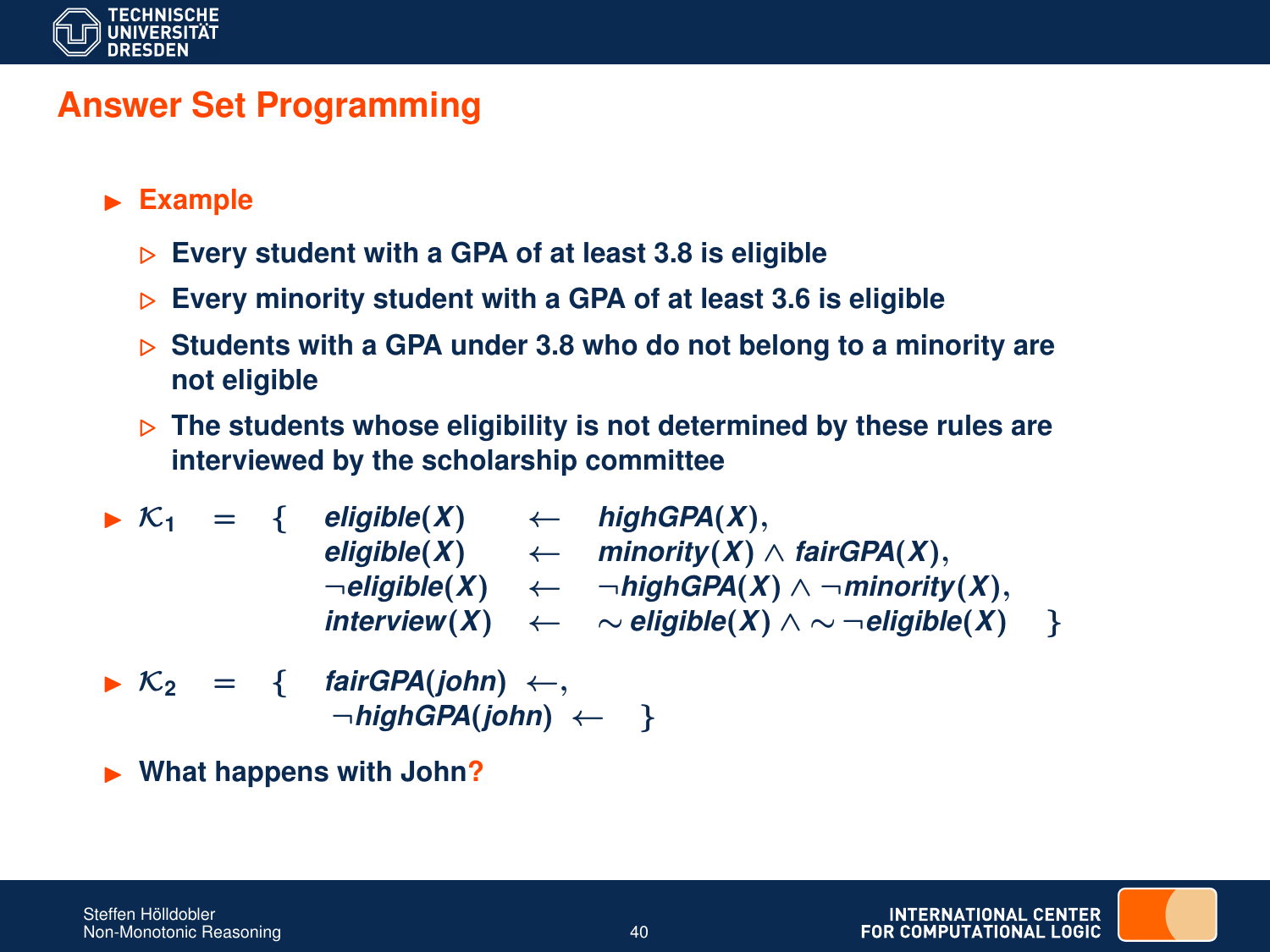

# **Rules and Programs**

#### I **Rules**

*L***<sup>1</sup>** ∨ . . . ∨ *L<sup>k</sup>* ∨ ∼ *Lk*+**<sup>1</sup>** ∨ . . . ∨ ∼ *L<sup>l</sup>* ← *Ll*+**<sup>1</sup>** ∧ . . . ∧ *L<sup>m</sup>* ∧ ∼ *Lm*+**<sup>1</sup>** ∧ . . . ∧ ∼ *L<sup>n</sup>*

- . *L<sup>i</sup>* **are propositional literals**
- . **0** ≤ *k* ≤ *l* ≤ *m* ≤ *n*
- $\triangleright$  If  $k = l = 0$  then rules are called constraints
- ▶ A **program** is a set of rules
	- . K**<sup>1</sup>** ∪ K**<sup>2</sup>**

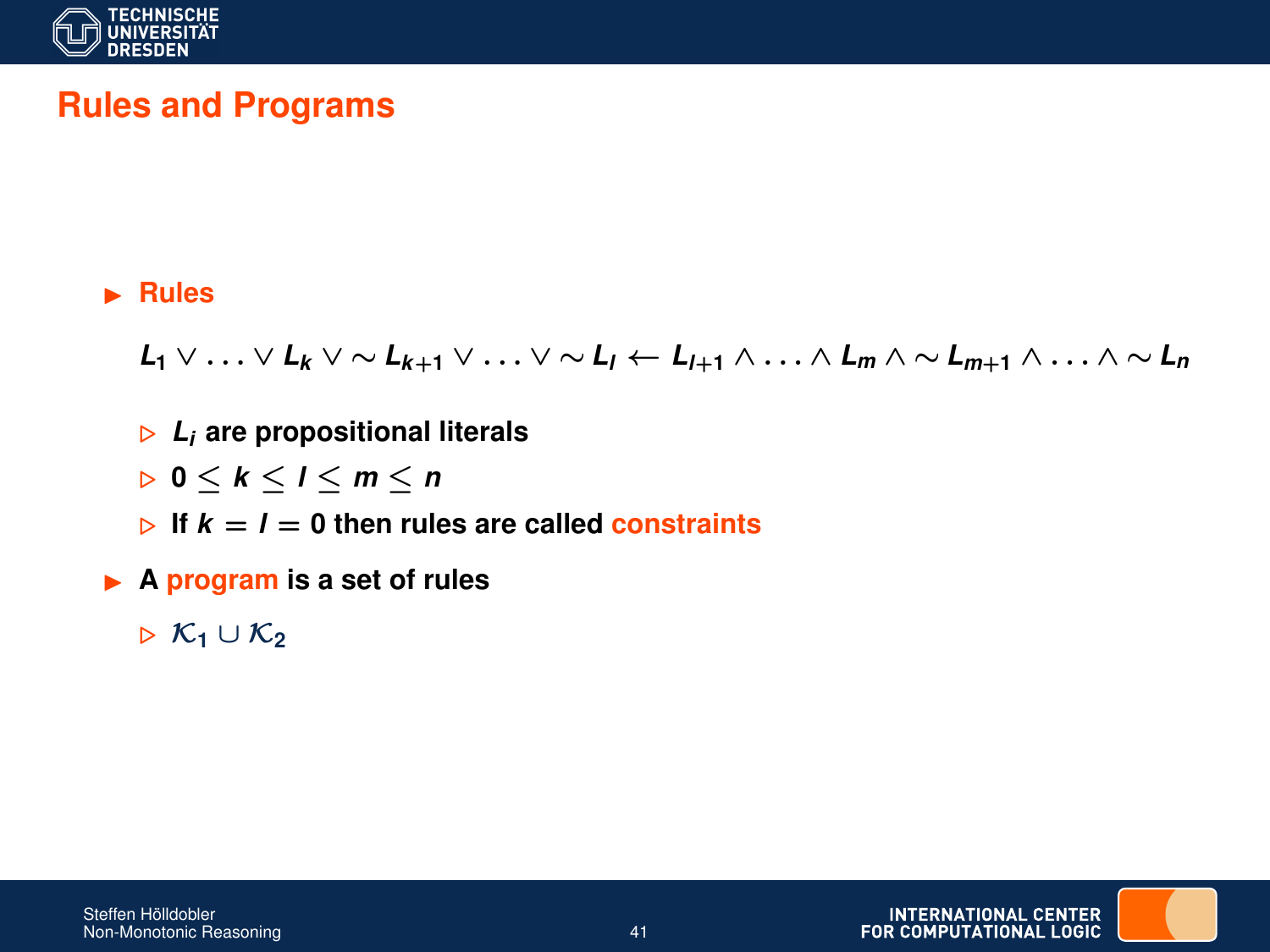

#### **Answer Sets**

#### **EXA** Remember rules

*L***<sup>1</sup>** ∨ . . . ∨ *L<sup>k</sup>* ∨ ∼ *Lk*+**<sup>1</sup>** ∨ . . . ∨ ∼ *L<sup>l</sup>* ← *Ll*+**<sup>1</sup>** ∧ . . . ∧ *L<sup>m</sup>* ∧ ∼ *Lm*+**<sup>1</sup>** ∧ . . . ∧ ∼ *L<sup>n</sup>*

I **Let** M **be a satisfiable set of literals** and  $K$  be a program where  $k = l$  and  $n = m$ , i.e., rules are of the form

$$
L_1 \vee \ldots \vee L_k \leftarrow L_{l+1} \wedge \ldots \wedge L_m
$$

- $\triangleright$  M is said to be closed under K if for every rule of K we find that  ${L_1, \ldots, L_k} ∩ \cap M \neq \emptyset$  whenever  ${L_{l+1}, \ldots, L_m} ⊂ M$
- $\triangleright$  M is said to be an answer set for K. **if**  $M$  is minimal among the sets closed under  $K$
- **► Example**  $K_3 = \{ S \lor r \leftarrow \}$  $\neg b \leftarrow r$  }
	- $\triangleright$  What are the answer sets of  $\mathcal{K}_3$ ?
	- . **What happens if we add the constraint** ← *s***?**

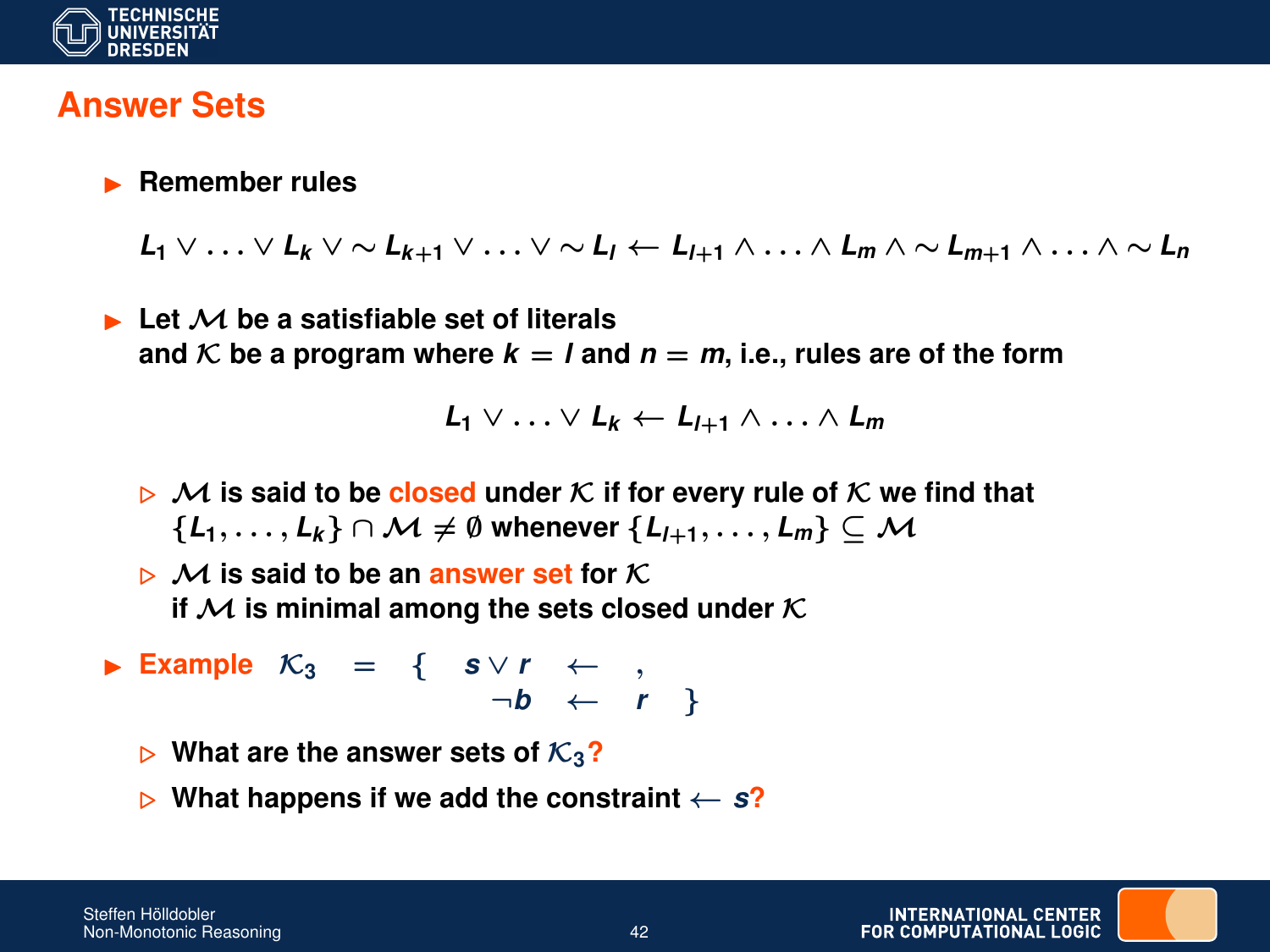

#### **Reducts and Answer Sets**

- $\blacktriangleright$  Let K be a program and M a satisfiable set of literals
- $\blacktriangleright$  The reduct  $\mathcal{K}|_{\mathcal{M}}$  of  $\mathcal{K}$  relative to  $\mathcal{M}$  is the set of rules

$$
L_1 \vee \ldots \vee L_k \leftarrow L_{l+1} \wedge \ldots \wedge L_m
$$

**such that**

*L***<sup>1</sup>** ∨ . . . ∨ *L<sup>k</sup>* ∨ ∼ *Lk*+**<sup>1</sup>** ∨ . . . ∨ ∼ *L<sup>l</sup>* ← *Ll*+**<sup>1</sup>** ∧ . . . ∧ *L<sup>m</sup>* ∧ ∼ *Lm*+**<sup>1</sup>** ∧ . . . ∧ ∼ *L<sup>n</sup>*

**occurs in**  $\mathcal{K}, \{L_{k+1}, \ldots, L_l\}$  ⊂  $\mathcal{M}$  and  $\{L_{m+1}, \ldots, L_n\}$  ∩  $\mathcal{M} = \emptyset$ 

- **►** In  $K|_{\mathcal{M}}$  the symbol  $\sim$  does not occur anymore
- $\blacktriangleright$  M is said to be an answer set for K iff  $\blacktriangle$  M is an answer set for  $\mathcal{K}|_{\mathcal{M}}$
- **Examples**  ${p \leftarrow \sim q}$ {¬*p* ← ∼ *p*} {*p* ← ∼ ¬*p*} {*q* ← *p* ∧ ∼ *q*, *p* ←, *q* ←} What happens if we delete  $q \leftarrow$  from the last example?

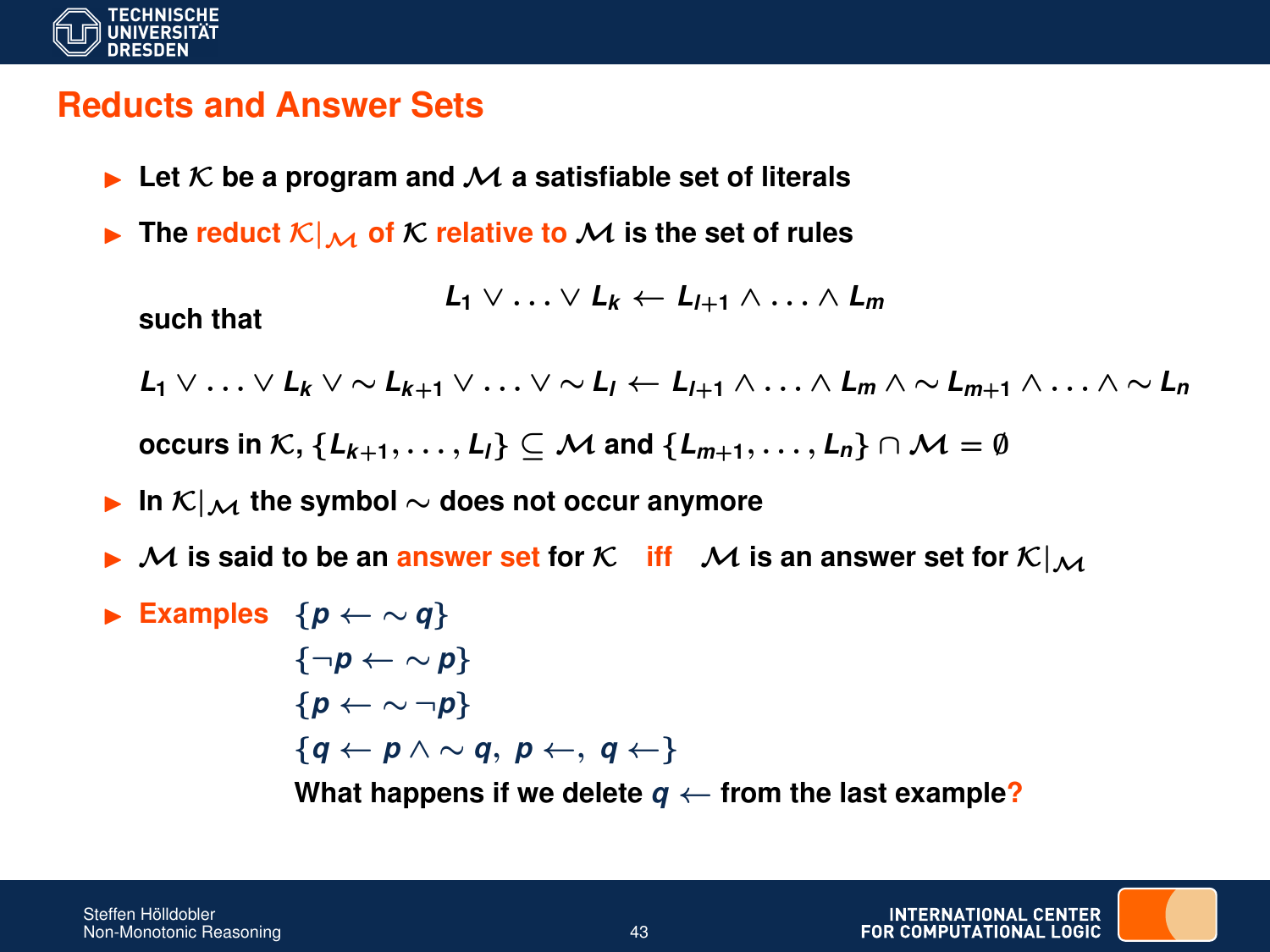

## **Predicate Symbols, Constants and Variables**

- **I** We allow n-ary predicate symbols ranging over constants and variables
- I **We view rules containing variable occurrences as schemas**
- $\triangleright$  K<sub>1</sub> = { eligible(X)  $\leftarrow$  highGPA(X),  $\leftarrow$  *minority* $(X) \wedge$  *fairGPA* $(X)$ , ¬*eligible*(*X*) ← ¬*highGPA*(*X*) ∧ ¬*minority*(*X*), *interview*(*X*) ←  $\sim$  *eligible*(*X*)  $\land$   $\sim$   $\neg$  *eligible*(*X*) }

$$
\triangleright \mathcal{K}_2 = \{ \quad \text{fairGPA(john)} \leftarrow, \\ \neg \text{highGPA(john)} \leftarrow \}
$$

**Its only answer set is:** 

{*fairGPA*(*john*), ¬*highGPA*(*john*), *interview*(*john*)}

- What happens if we add  $\neg$ *minority*(*john*)  $\leftarrow$ ?
- Answer set programming is non-monotonic!

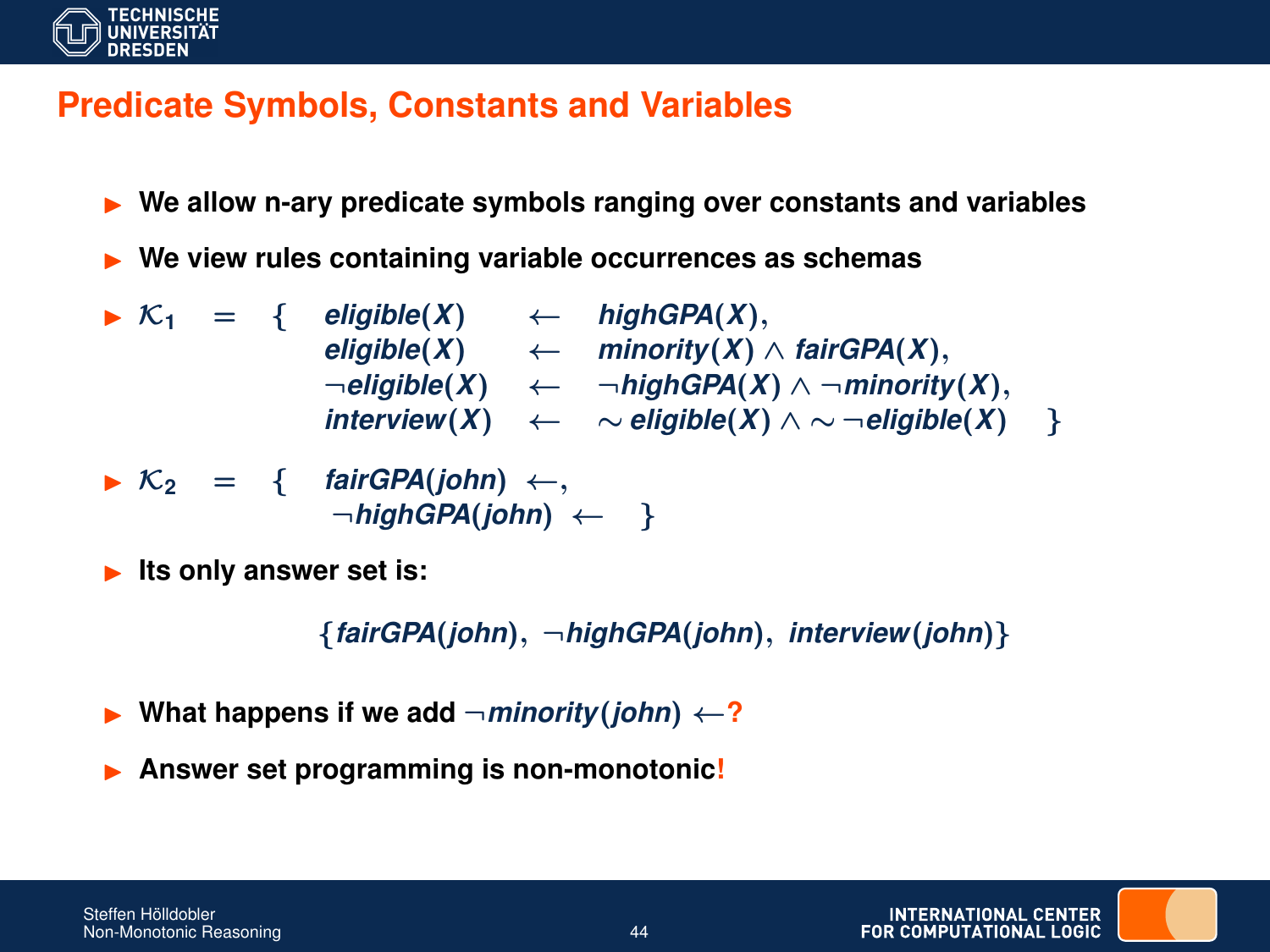

# **Programming with Answer Sets**

- ▶ A Hamiltonian cycle is a cyclic tour through a graph visiting each vertex exactly **once**
- I **The problem of finding a Hamiltonian cycle is known to be NP-complete**
- Let  $G$  be a graph with vertices  $0, \ldots, n$
- **Consider an alphabet with** 
	- $\triangleright$   $\mathcal{F} = \{0, \ldots, n\}$  and
	- $R = {reachable, in}$

#### I **Idea**

- **▷ WLOG let 0 be the starting vertex of the tour**
- . *reachable*(*i*) **represents the fact that vertex** *i* **is reachable from 0**
- $\triangleright$  *in*(*i*, *j*) represents the fact that the edge from *i* to *j* is in the cycle
- $\triangleright$  Specify a program such that for each answer set  $\mathcal M$  we find:  $\{ \langle u, v \rangle \mid in(u, v) \in \mathcal{M} \}$  is the set of edges in the Hamiltonian cycle

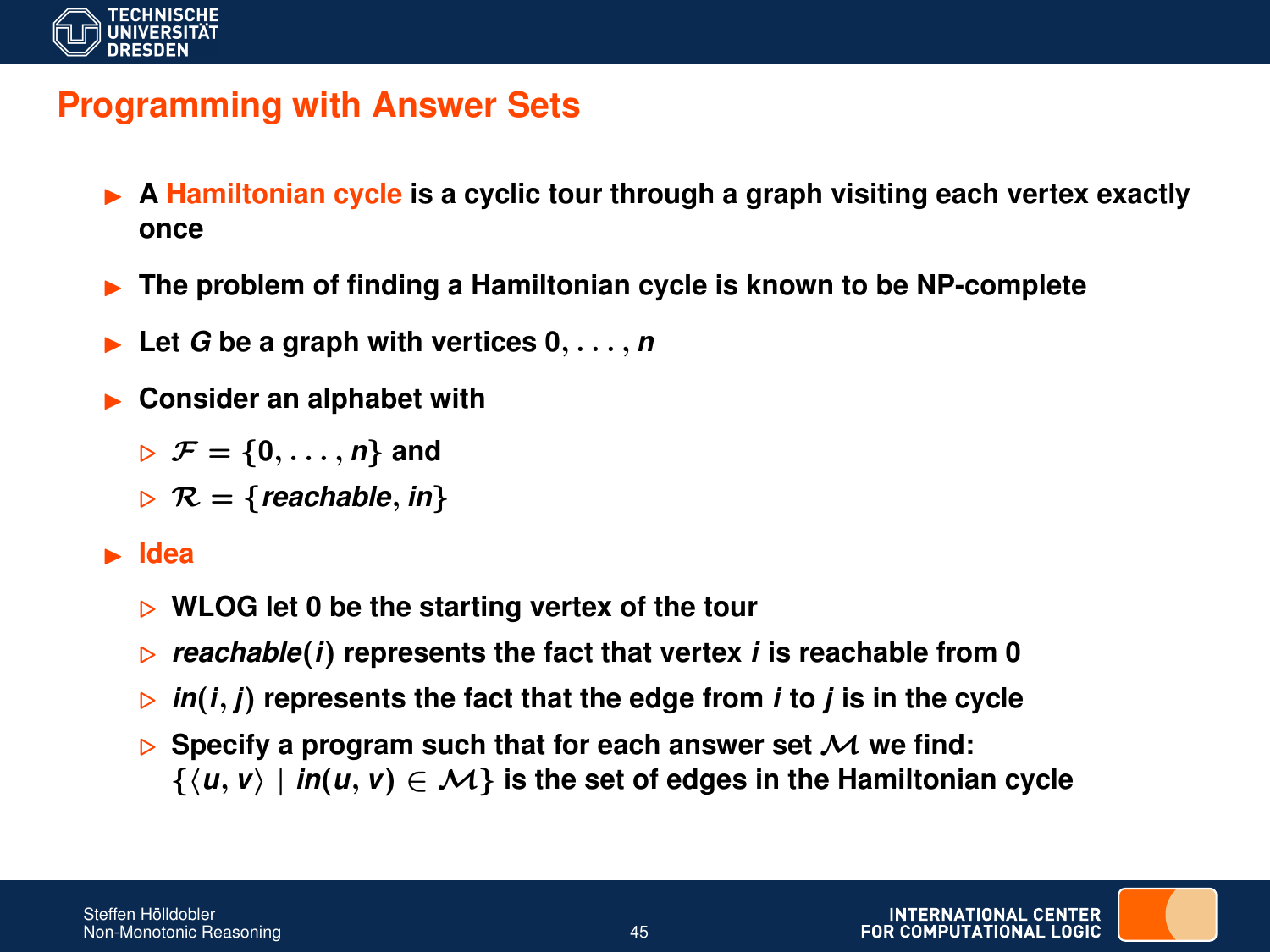

# **Computing Hamiltonian Cycles**

#### **Program**

$$
\triangleright \{in(u, v) \vee \neg in(u, v) \leftarrow |\langle u, v \rangle \in G\}
$$

- $\triangleright$  { $\leftarrow$  *in*(*u*, *v*)  $\wedge$  *in*(*u*, *w*) |  $\langle u, v \rangle$ ,  $\langle u, w \rangle \in G$  and  $v \not\approx w$ }
- $\triangleright$  { $\leftarrow$  *in*(*v*, *u*)  $\wedge$  *in*(*w*, *u*) |  $\langle v, u \rangle$ ,  $\langle w, u \rangle \in G$  and  $v \not\approx w$ }
- $\triangleright$  {*reachable*(*u*)  $\leftarrow$  *in*(0, *u*) |  $\langle 0, u \rangle \in G$ }
- $\triangleright$  {*reachable*(*v*) ← *reachable*(*u*)  $\wedge$  *in*(*u*, *v*) |  $\langle u, v \rangle \in G$ }
- . {← ∼ *reachable*(*u*) | **0** ≤ *u* ≤ *n*}

► You have to show that the answer sets of this program correspond to **Hamiltonian cycles!**